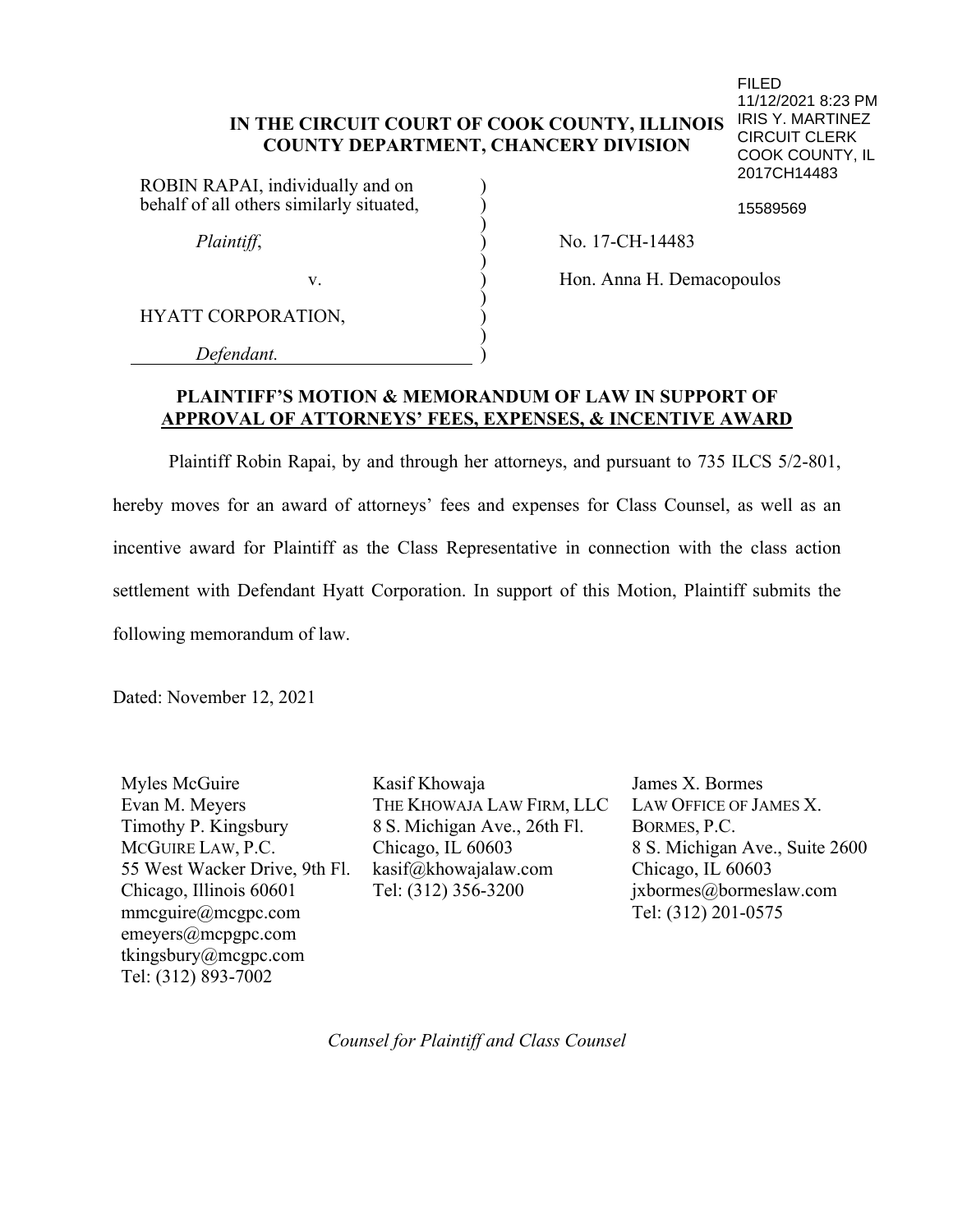# **TABLE OF CONTENTS**

| I.  |                                                                                                                                                       |
|-----|-------------------------------------------------------------------------------------------------------------------------------------------------------|
| П.  |                                                                                                                                                       |
|     |                                                                                                                                                       |
|     |                                                                                                                                                       |
|     |                                                                                                                                                       |
|     | 2. Procedural History and the Parties' Settlement Negotiations 3                                                                                      |
| Ш.  |                                                                                                                                                       |
|     | A. The Settlement Class Members Receive Exceptional Monetary And Non-                                                                                 |
|     | B. Pursuant To The Settlement Administrator's Notice Plan, Direct Notice Has                                                                          |
| IV. |                                                                                                                                                       |
|     |                                                                                                                                                       |
|     | <b>B. Class Counsel's Requested Fees Are Reasonable Under The</b><br>Percentage-Of-The-Fund Method Of Calculating Attorneys' Fees 10                  |
|     | 1. The requested attorneys' fees amount to 40% of the Settlement Fund—a<br>percentage within the range found reasonable in similar cases11            |
|     | 2. The requested percentage of attorneys' fees is appropriate given the                                                                               |
|     | 3. The substantial monetary and non-monetary relief obtained on behalf of<br>the Settlement Class Members further justify the requested percentage of |
|     | C. The Court Should Also Award Class Counsel's Requested Reimbursable                                                                                 |
|     | D. The Agreed-Upon Incentive Award For Plaintiff Is Reasonable And Should                                                                             |
| V.  |                                                                                                                                                       |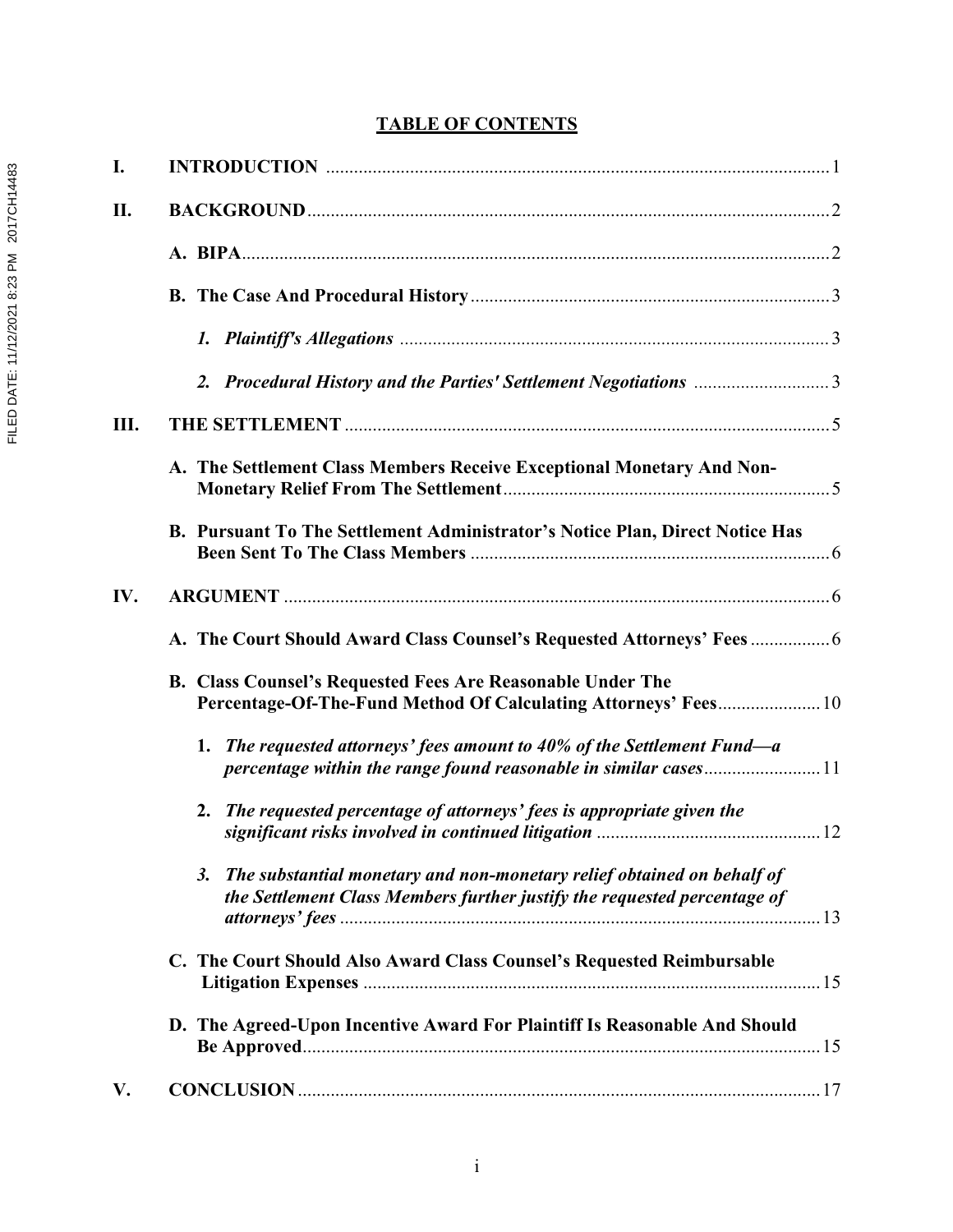# **TABLE OF AUTHORITIES**

# FILED DATE: 11/12/2021 8:23 PM 2017CH14483 FILED DATE: 11/12/2021 8:23 PM 2017CH14483

**Cases** 

*Baksinski v. Northwestern Univ.*,

| Beesley v. Int'l Paper Co.,                                          |  |
|----------------------------------------------------------------------|--|
| Boeing Co. v. Van Gemert,                                            |  |
|                                                                      |  |
| Court Awarded Attorney Fees, Report of the Third Circuit Task Force, |  |
| Craftwood Lumber Co. v. Interline Brands, Inc.,                      |  |
| Fiorito v. Jones,                                                    |  |
| GMAC Mortg. Corp. of Pa. v. Stapleton,                               |  |
| Hall v. Cole,                                                        |  |
|                                                                      |  |
| Kaplan v. Houlihan Smith $\&$ Co.,                                   |  |
| Kirchoff v. Flynn,                                                   |  |
| Meyenburg v. Exxon Mobil Corp.,                                      |  |
| Retsky Family Ltd. P'ship v. Price Waterhouse LLP,                   |  |
| Ryan v. City of Chicago,                                             |  |
| Schulte v. Fifth Third Bank,                                         |  |
|                                                                      |  |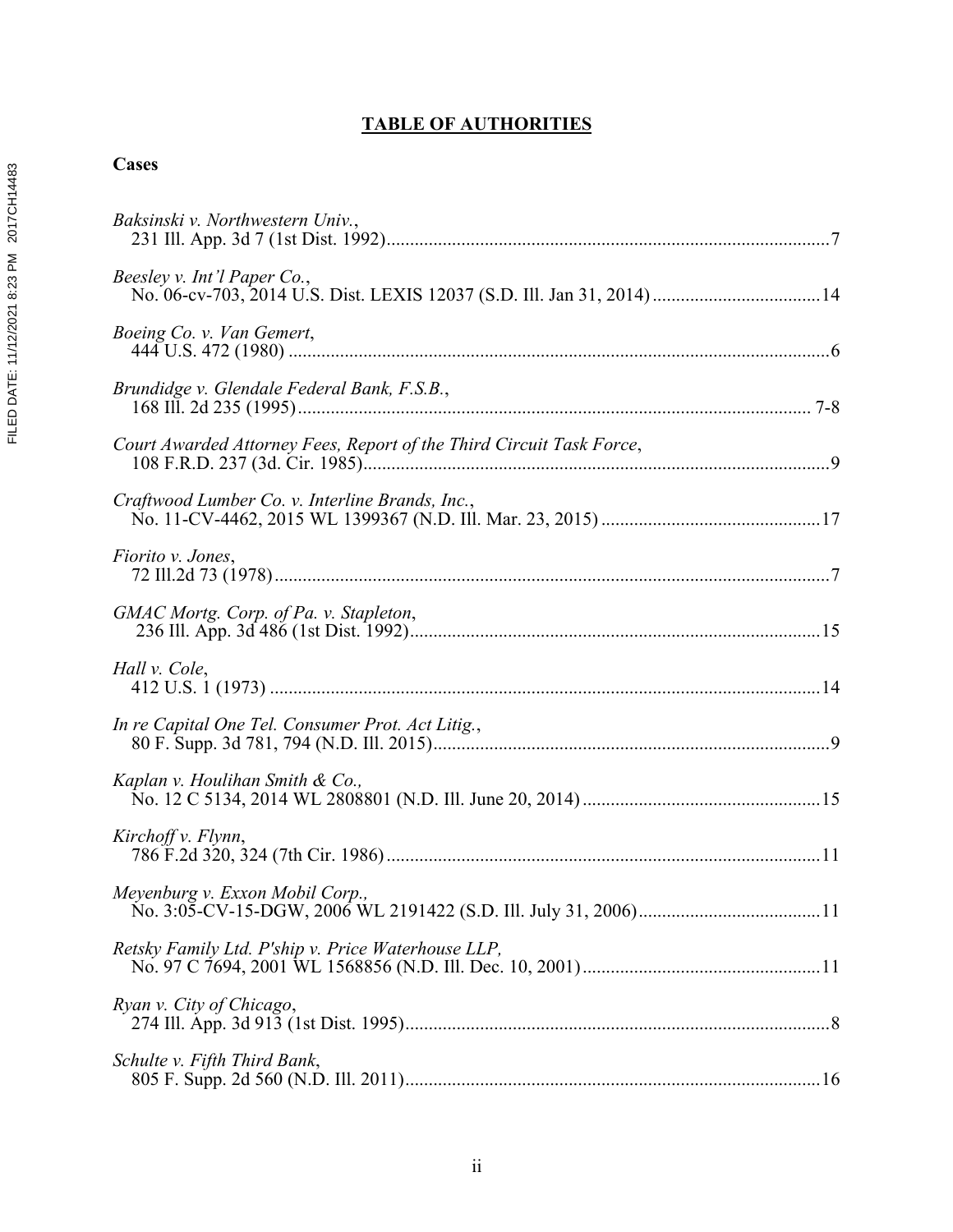|                             | Seal v. RCN Telecom Services, LLC,<br>No. 2016-CH-07033, February 24, 2017 Final Order and Judgment |  |
|-----------------------------|-----------------------------------------------------------------------------------------------------|--|
| 2017CH14483                 | Shaun Fauley, Sabon, Inc. v. Metro. Life Ins. Co.,                                                  |  |
| $\mathbb{R}$                | Skelton v. Gen. Motors Corp.,                                                                       |  |
|                             | Spano v. Boeing Co.,                                                                                |  |
| FILED DATE: 11/12/2021 8:23 | Spicer v. Chicago Bd. Options Exch., Inc.,                                                          |  |
|                             | Sutton v. Bernard,                                                                                  |  |
|                             | Wendling v. S. Ill. Hosp. Servs.,                                                                   |  |

# **Statutes**

| Dialutto             |
|----------------------|
|                      |
|                      |
| <b>Other Sources</b> |
|                      |
|                      |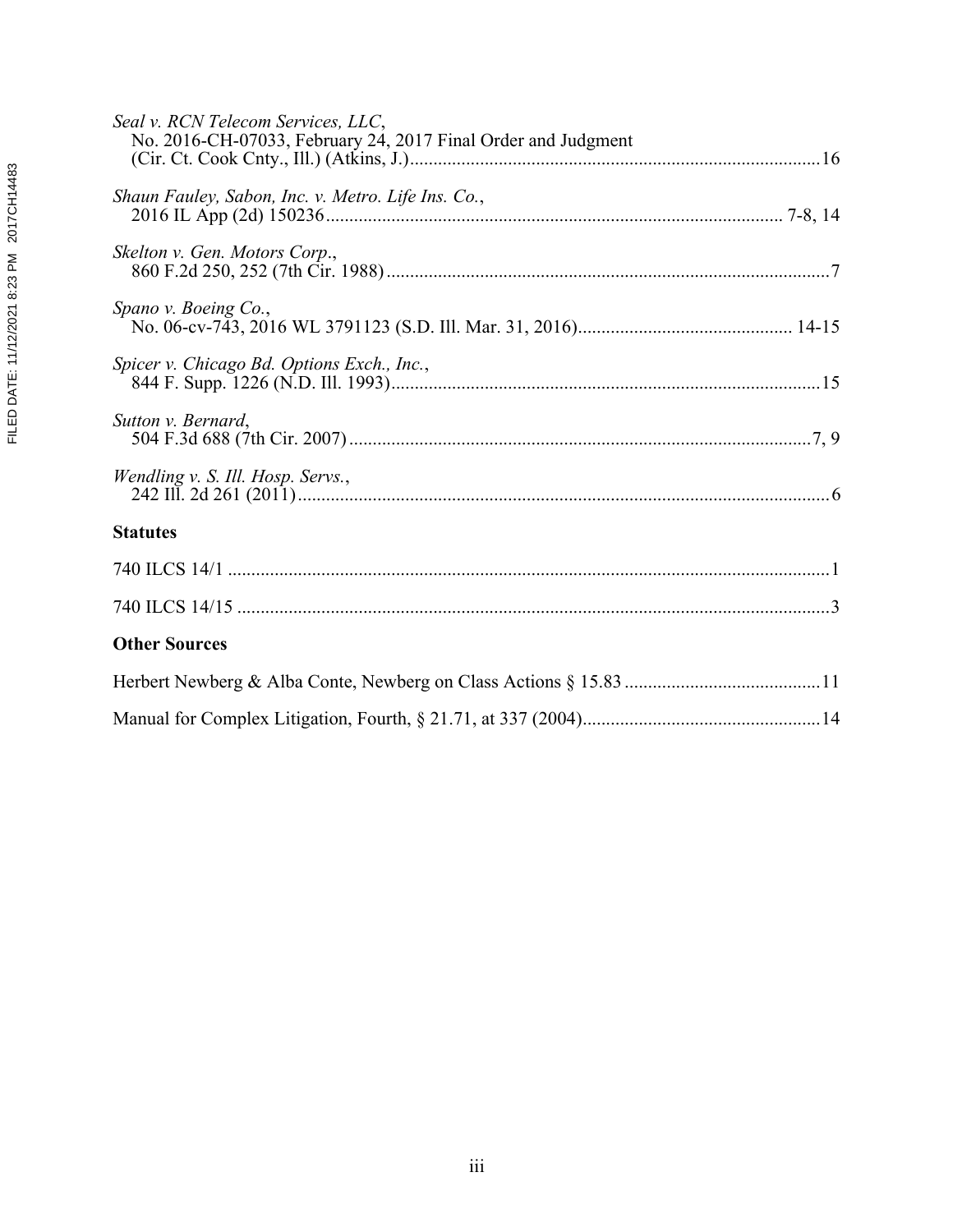#### **I. INTRODUCTION**

The Settlement<sup>1</sup> that Class Counsel have achieved in this case is an exceptional result for Settlement Class Members, as the estimated per-claimant amount recovered here is substantial and on the high end of BIPA settlements. The Parties' Agreement has established a non-reversionary Settlement Fund of \$1,068,300.00 to provide each Settlement Class Member who files a valid, timely claim with an equal, *pro rata* distribution of the Settlement Fund for having their biometrics collected by Defendant Hyatt Corporation ("Defendant") in alleged violation of the Illinois Biometric Information Privacy Act, 740 ILCS 14/1, *et seq.* ("BIPA"). In addition to the substantial financial benefit to the Settlement Class Members, the Settlement also provides significant nonmonetary relief designed to prevent the recurrence of the allegedly unlawful biometric collection and use practices at issue in this case.

The Court preliminarily approved the Settlement on July 14, 2021. Direct Notice of the Settlement commenced on October 22, 2021. As of the filing of this Motion, nearly two hundred claims have already been submitted, with six weeks remaining before the Claims Deadline. To date, no Settlement Class Member has objected to the Settlement and no Settlement Class Member has requested exclusion.

With this Motion, Class Counsel request a fee of 40% of the total Settlement Fund, amounting to \$427,320.00, plus their litigation expenses. As explained in detail below, Class Counsel's requested fee award is justified given the exceptional monetary and non-monetary relief provided under the Settlement, is consistent with Illinois law and fee awards granted in other cases

<sup>&</sup>lt;sup>1</sup> Unless otherwise indicated, capitalized terms have the same meaning as those terms are used in the Settlement Agreement ("Agreement"), which is attached as Exhibit 1 to Plaintiff's previously filed Motion for Preliminary Approval.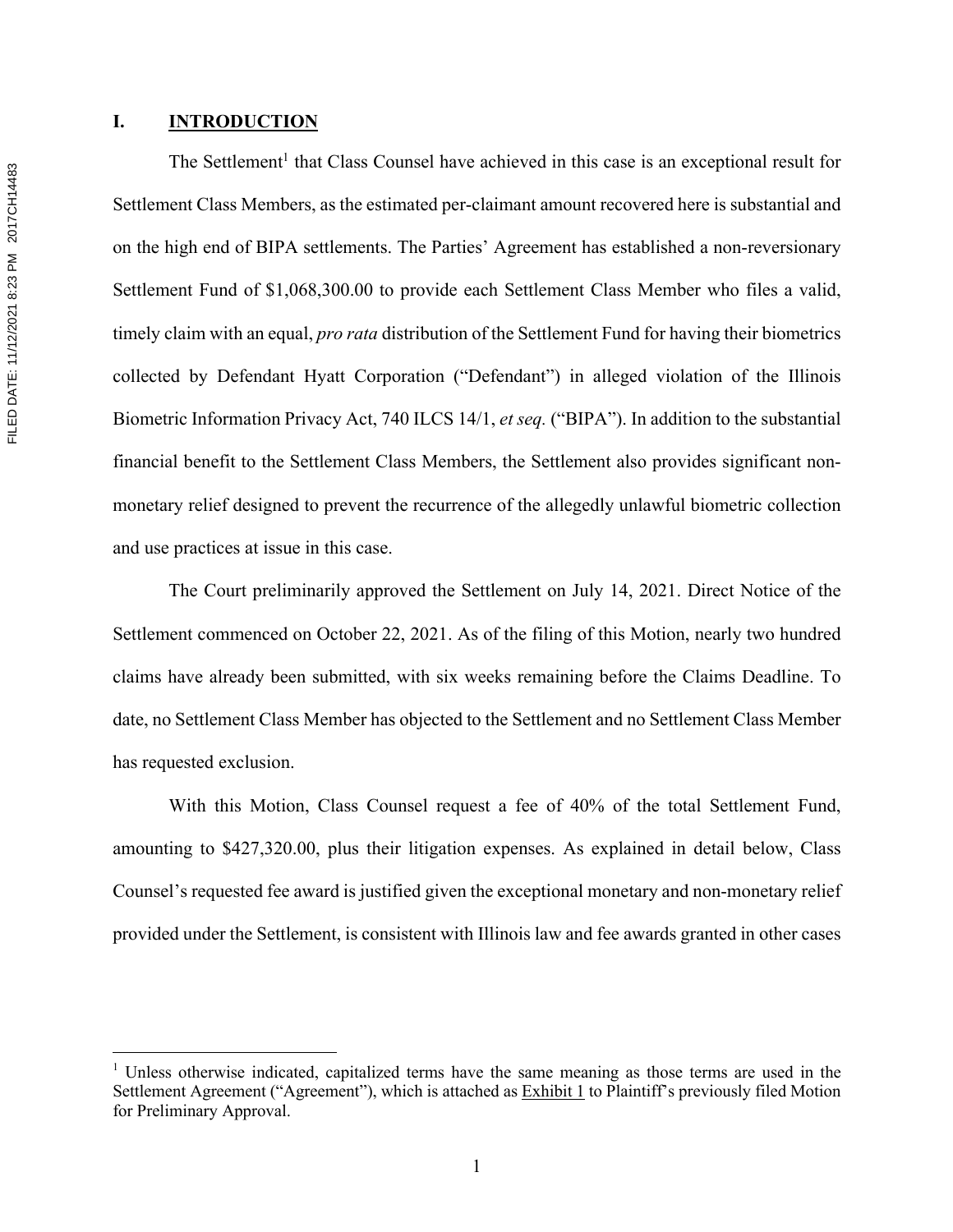in Illinois courts, and is also reasonable given the time Class Counsel have committed to resolving this litigation for the benefit of the Settlement Class Members.

Both Class Counsel and the Class Representative devoted significant time and effort to the prosecution of the Settlement Class Members' claims, and their efforts have yielded an extraordinary benefit to the Class. The requested attorneys' fees and costs and Incentive Award are amply justified in light of the investment, significant risks, and excellent results obtained for the Settlement Class Members, particularly given the substantial uncertainty regarding the state of BIPA when this Settlement was reached, and the continuous, ongoing shifts in the landscape of BIPA litigation. Plaintiff and Class Counsel respectfully request that the Court approve attorneys' fees and reasonable expenses of \$431,620.00 and the agreed-upon Incentive Award of \$12,500.00 for Plaintiff as Class Representative.

### **II. BACKGROUND**

#### **A. BIPA**

BIPA is an Illinois statute that provides individuals with certain protections for their biometric information. To effectuate its purpose, BIPA requires private entities that seek to use biometric identifiers (e.g., fingerprints and handprints) and biometric information (any information gathered from a biometric identifier which is used to identify an individual) to:

- (1) Inform the person whose biometrics are to be collected in writing that their biometrics will be collected or stored;
- (2) Inform the person whose biometrics are to be collected in writing of the specific purpose and the length of term for which such biometrics are being collected, stored and used;
- (3) Receive a written release from the person whose biometrics are to be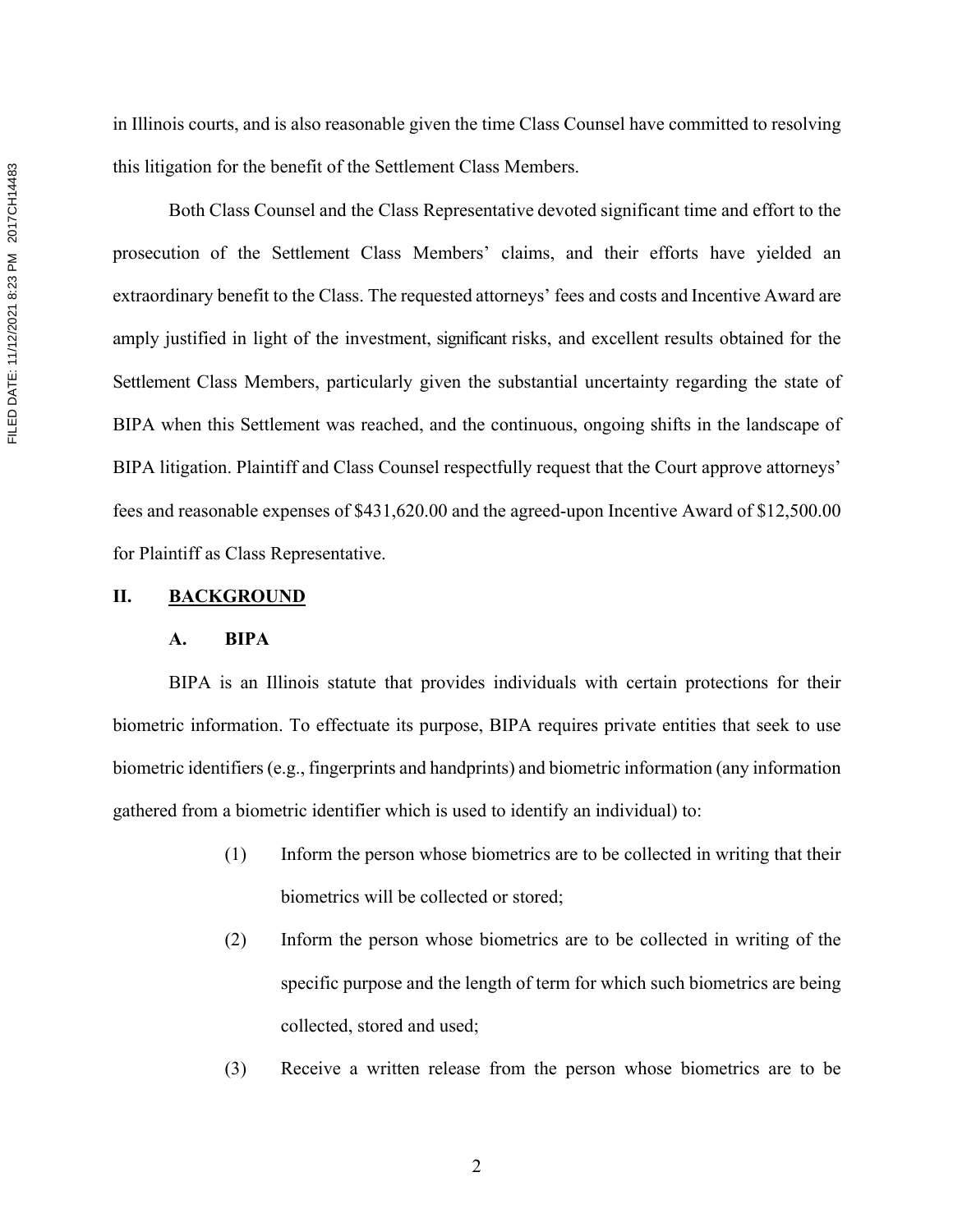collected allowing the capture and collection of their biometrics; and

(4) Publish a publicly available retention schedule and guidelines for permanently destroying the collected biometrics. 740 ICLS 14/15.

BIPA was enacted in large part to protect individuals' biometrics, provide them with a means of enforcing those statutory rights, and regulate the practice of collecting, using and disseminating such sensitive biometric information.

#### **B. The Case and Procedural History**

#### *1. Plaintiff's Allegations*

Defendant is a leading hotel chain operating across the country, including numerous hotels in Illinois. Plaintiff worked as a server for Defendant at The Hyatt Lodge at McDonald's Campus, one of Defendant's hotels, from September 26, 2017 to October 30, 2017. Each time Plaintiff clocked in and clocked out of work, she was required to provide her biometrics, i.e. scans of her fingers, in order to authenticate her identity for timekeeping purposes. Plaintiff has further alleged that, in operating its timekeeping system, Defendant has failed to comply with BIPA because Defendant: (1) failed to inform individuals prior to capturing their biometrics that it would be capturing such information; (2) failed to receive a written release for the capture of biometrics prior to such capture; (3) failed to inform the person whose biometrics are being captured of the specific purpose and length of term for which such biometrics are captured; and (4) failed to establish a publicly available retention schedule and guidelines for permanently destroying biometrics. Defendant denies any violation of or liability under BIPA.

#### *2. Procedural History and the Parties' Settlement Negotiations*

Plaintiff initiated this case in the Circuit Court of Cook County, Illinois on October 30, 2017. Plaintiff filed her operative First Amended Class Action Complaint on January 30, 2018.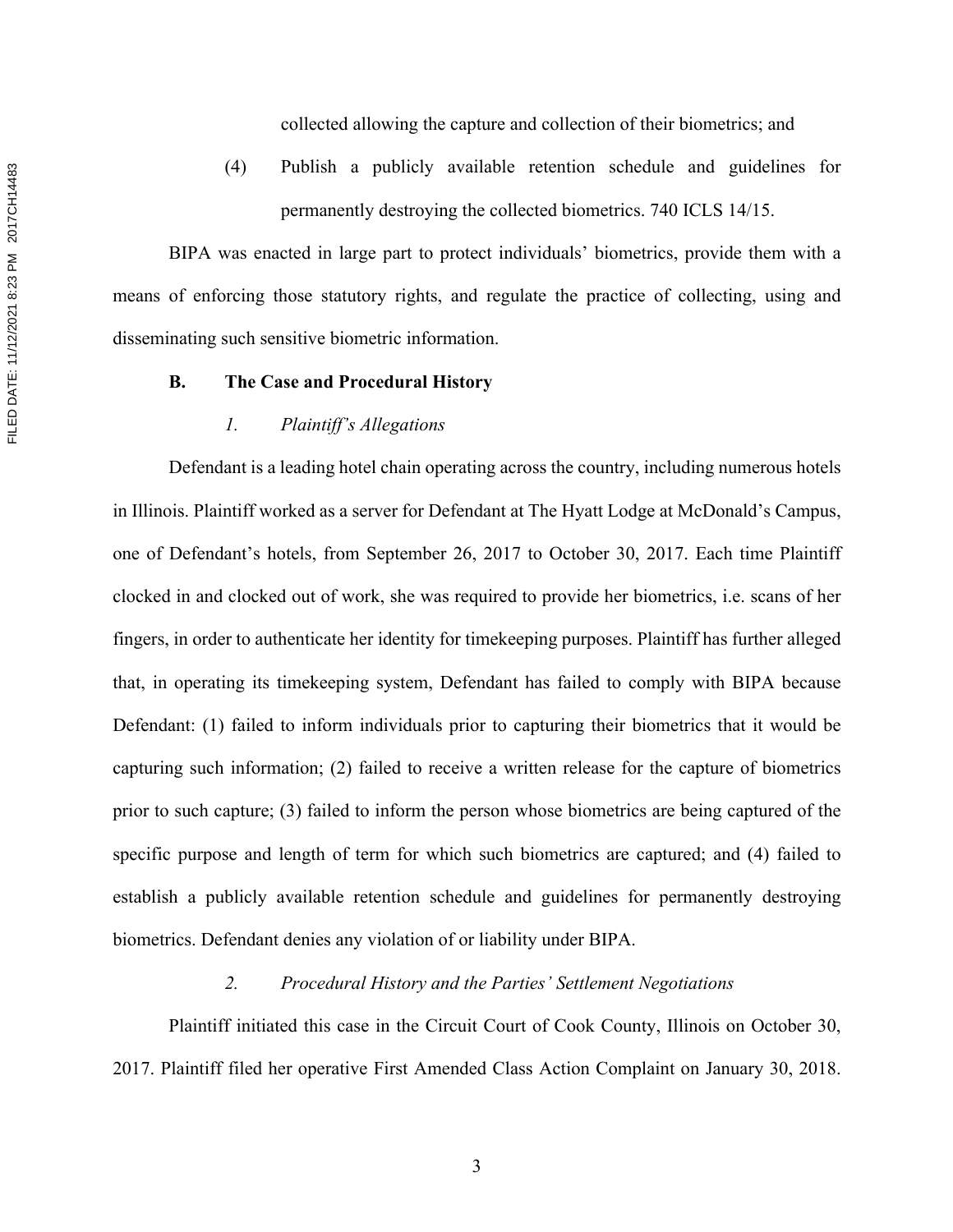The case was stayed pending the Illinois Supreme Court's decision in *Rosenbach v. Six Flags Entertainment Corp.* On January 25, 2019, the Illinois Supreme Court settled the threshold question as to the standing required to sustain a claim and recover statutory damages under BIPA, holding that an individual "need not allege some actual injury or adverse effect, beyond [the actual injury caused by the] violation of her or her rights under the Act[.]" *Rosenbach v. Six Flags Entertainment Corp., et al*., 2019 IL 123186, ¶¶ 36–37, 40. After the Court lifted the stay on February 28, 2019, Defendant moved to dismiss Plaintiff's claims on May 29, 2019, arguing (1) that Plaintiff lacked common-law standing to assert her BIPA claims; (2) that her claims were preempted by the Illinois Workers' Compensation Act, and (3) that her claims were subject to ongoing litigation against Kronos, Inc., the entity who had supplied the biometric timekeeping system at issue to Defendant. On September 26, 2019, after full briefing and oral argument, the Court denied Defendant's motion in its entirety. Defendant filed its answer and affirmative defenses to Plaintiff's First Amended Complaint on November 25, 2019.

On February 13, 2020, the court stayed the lawsuit a second time pending the First District Appellate Court's ruling in *McDonald v. Symphony Bronzeville, LLC*, No. 1-19-2398. *McDonald* involved the issue of whether the Illinois Workers' Compensation Act bars the recovery of statutory damages under BIPA arising in the employment context. On March 9, 2020, Plaintiff filed a motion for class certification. Following the First District Appellate Court's ruling, issued on September 18, 2020, that the Illinois Workers' Compensation Act does not bar the recovery of statutory damages under BIPA, Plaintiff moved to lift the stay. The Court denied Plaintiff's motion after the Illinois Supreme Court agreed to review the First District's *McDonald* decision.

In an effort to reach an early resolution to what would otherwise be continued highlycontested litigation, on March 16, 2021, the Parties participated in a formal, full-day mediation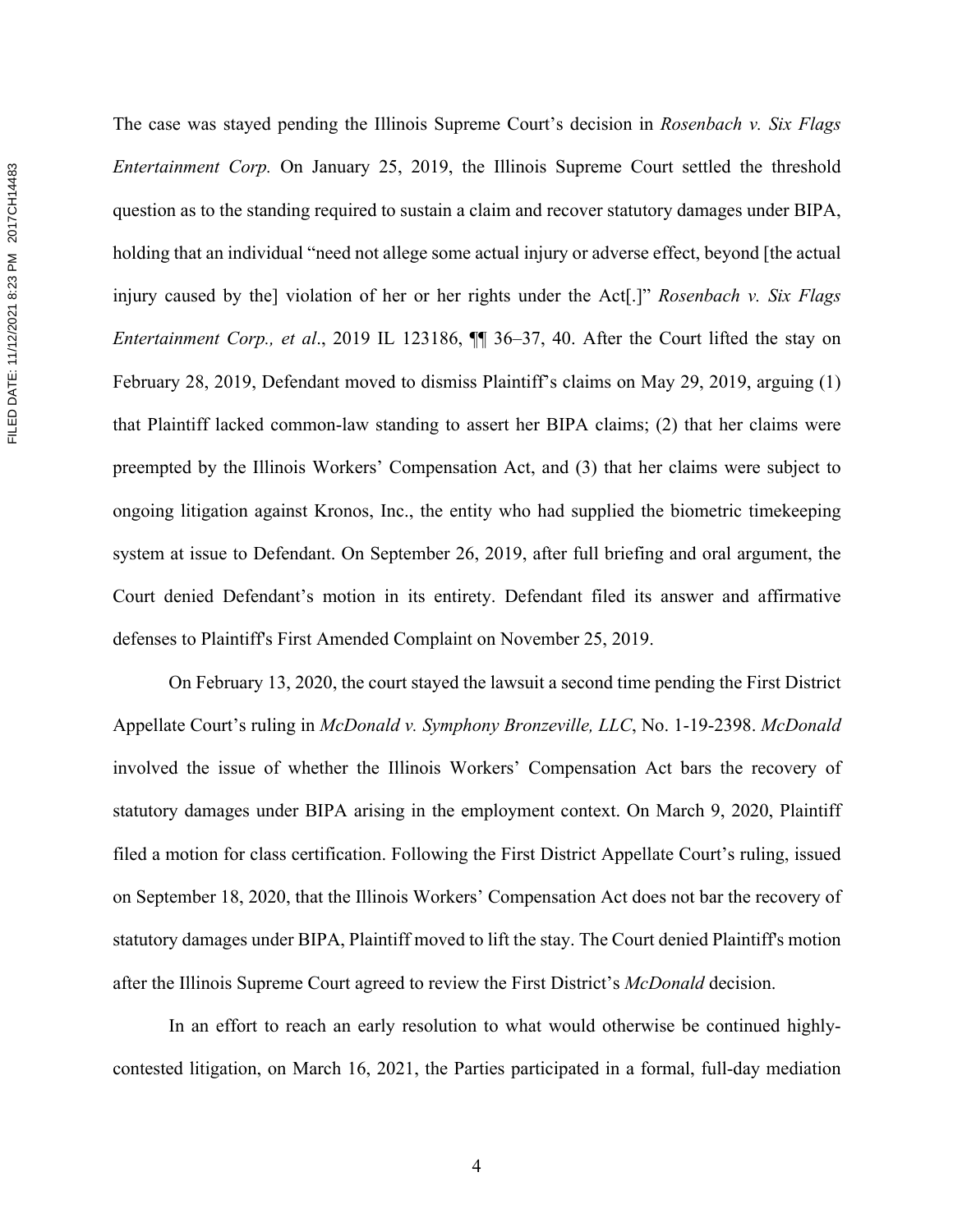session with the Honorable Lynn M. Egan (Ret.), a former Judge of the Circuit Court of Cook County, of Webster Egan Mediations. Counsel for Plaintiff and for Defendant expended significant efforts to reach a settlement, including but not limited to exchanging formal mediation submissions, exchanging information regarding Defendant's use of a biometric timekeeping system, identifying potential class members, and participating in arm's-length negotiations. Following a day-long meeting overseen by Judge Egan and additional months of negotiation over the final form of the Settlement Agreement and notice plan, the Parties agreed upon and executed a final Settlement Agreement which the Court preliminarily approved on July 14, 2021. Following substantial confirmatory discovery regarding the number and identities of the Settlement Class Members, direct notice of the Settlement was sent to all Settlement Class Members by U.S. Mail on October 22, 2021.

#### **III. THE SETTLEMENT**

# **A. The Settlement Class Members Receive Exceptional Monetary And Non-Monetary Relief Under The Settlement.**

Class Counsel's prosecution of this litigation has culminated in this class-wide Settlement that provides exceptional monetary relief to the Settlement Class Members. The Settlement establishes a non-reversionary \$1,068,300.00<sup>2</sup> Settlement Fund (Agreement, ¶ 46), and each valid claimant will be entitled to an equal share of the fund after deductions of administration costs and the Court-approved attorneys' fees and incentive award. Although the per-claimant amount will necessarily depend on the number of valid claims ultimately filed, due to the size of the Settlement Class it is estimated that valid claimants will each receive approximately \$1,500.

The Settlement also provides valuable prospective relief to the Settlement Class. Defendant

 $2$  Through confirmatory discovery, Class Counsel have confirmed that the Settlement Class is comprised of 1,187 individuals, resulting in a Settlement Fund of \$1,068,300.00 (Agreement, ¶ 55(a)).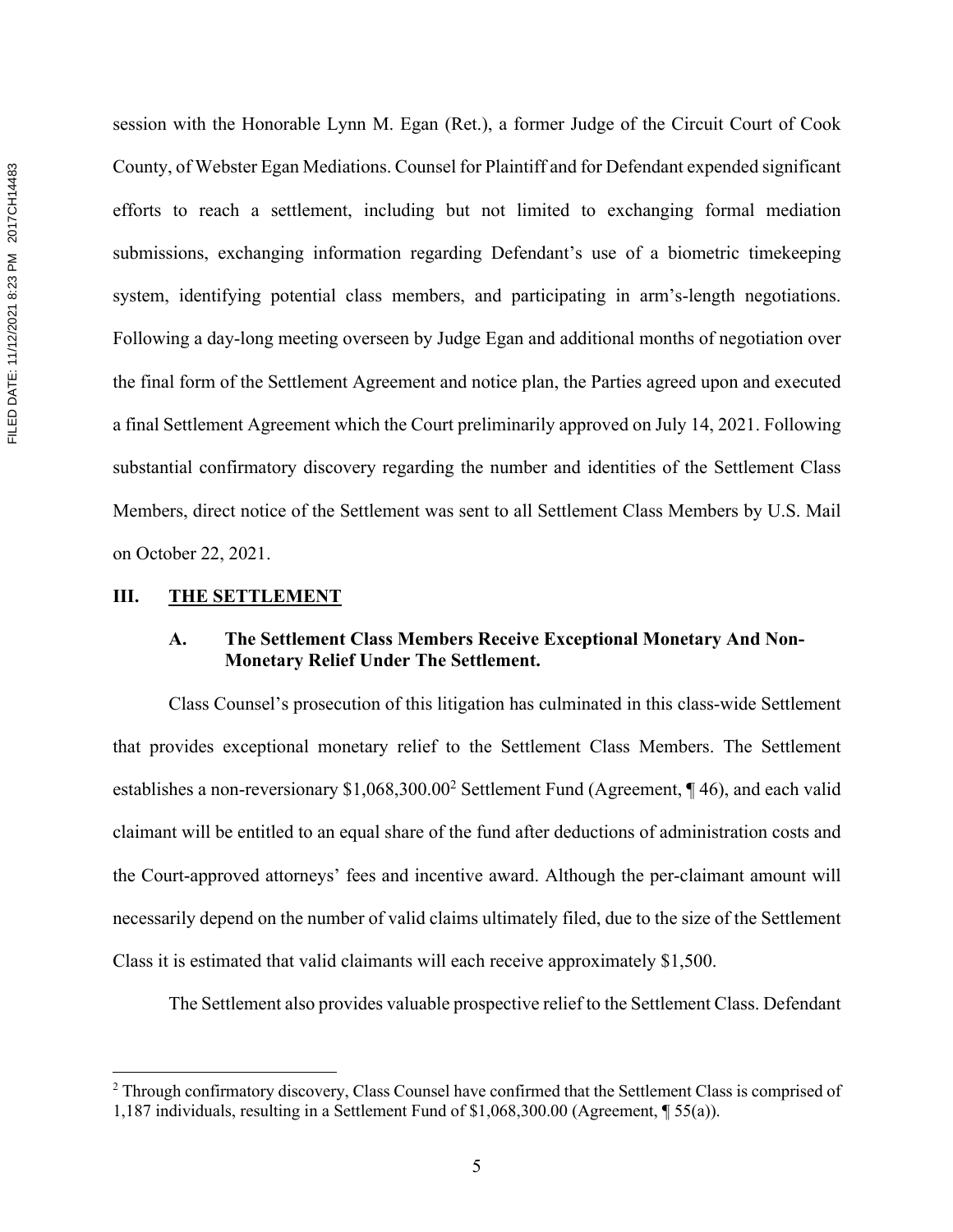has agreed that it shall remain compliant with all BIPA requirements going forward, including BIPA's consent and retention policy requirements. (*Id*., ¶ 72). This prospective relief benefits both the Settlement Class Members and future employees of Defendant.

## **B. Pursuant to the Settlement Agreement's Notice Plan, Direct Notice Has Been Sent To The Class Members.**

Under the Settlement Agreement's Notice Plan, which has already gone into effect, direct notice has been provide by U.S. Mail to the Settlement Class Members. (*See* Declaration of Evan M. Meyers, attached as Exhibit 1, ¶ 16). Finally, the Settlement Website is operational and makes available the Claim Form, detailed Long Form Notice (in English and Spanish) and all relevant case information to Settlement Class Members, and permits Class members to submit claims online. To date, nearly two hundred claims have been submitted, and no Class Members have opted out or objected to the Settlement. (*Id.*).

#### **IV. ARGUMENT**

#### **A. The Court Should Award Class Counsel's Requested Attorneys' Fees.**

Pursuant to the Settlement, Class Counsel seek attorneys' fees in the amount of \$427,320.00, which amounts to 40% of the Settlement Fund, plus \$4,300.00 in reimbursable expenses. (Agreement, ¶ 99). Such a request is within the range of fees approved in other class actions and is fair and reasonable in light of the work performed by Class Counsel and the outstanding recovery secured on behalf of the Settlement Class Members. It is well settled that attorneys who, by their efforts, create a common fund for the benefit of a class are entitled to reasonable compensation for their services. *See Wendling v. S. Ill. Hosp. Servs.*, 242 Ill. 2d 261, 265 (2011) (citing *Boeing Co. v. Van Gemert*, 444 U.S. 472, 478 (1980)) ("a litigant or a lawyer who recovers a common fund for the benefit of persons other than himself or his client is entitled to a reasonable attorney's fee from the fund as a whole.").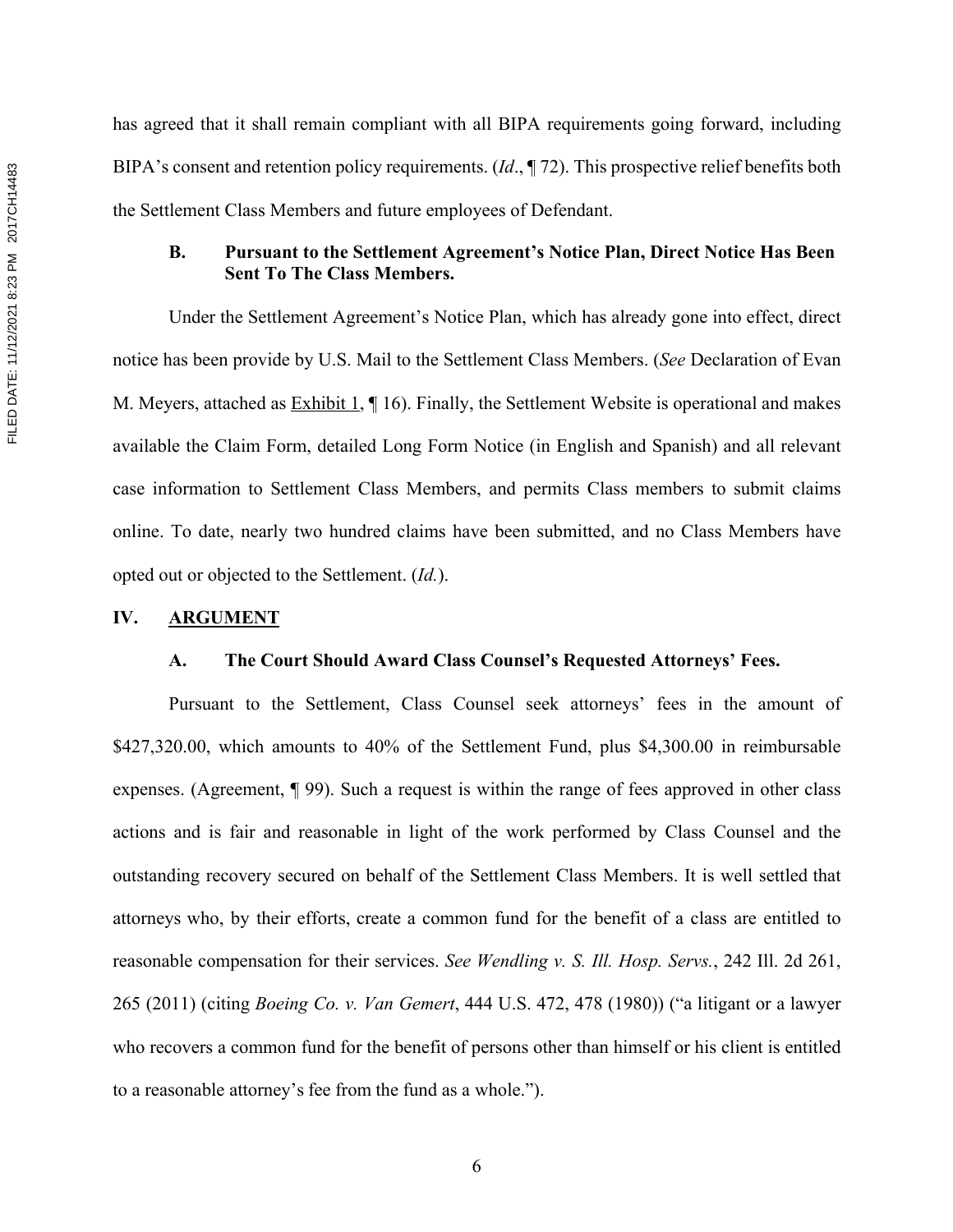In cases where, as here, a class action settlement results in the creation of a settlement fund, "[t]he Illinois Supreme Court has adopted the approach taken by the majority of Federal courts on the issue of attorney fees[.]" *Baksinski v. Northwestern Univ.*, 231 Ill. App. 3d 7, 13 (1st Dist. 1992) (citing *Fiorito v. Jones*, 72 Ill.2d 73 (1978)). That is, where "an equitable fund has been created, attorneys for the successful plaintiff may directly petition the court for the reasonable value of those of their services which benefited the class." *Id.* at 14 (citing *Fiorito*, 72 Ill.2d 73). This rule "is based on the equitable notion that those who have benefited from litigation should share in its costs." *Sutton v. Bernard*, 504 F.3d 688, 691 (7th Cir. 2007) (*citing Skelton v. Gen. Motors Corp*., 860 F.2d 250, 252 (7th Cir. 1988)).

In deciding an appropriate fee in such cases, "a trial judge has discretionary authority to choose a percentage[-of-the-fund] or a lodestar method[.]" *Shaun Fauley, Sabon, Inc. v. Metro. Life Ins. Co.*, 2016 IL App (2d) 150236, ¶ 58 (citing *Brundidge v. Glendale Federal Bank, F.S.B.*, 168 Ill. 2d 235, 243–44 (1995)). Under the percentage-of-the-fund approach, the attorneys' fees awarded are "based upon a percentage of the amount recovered on behalf of the plaintiff class." *Brundidge*, 168 Ill. 2d at 238. Alternatively, when applying the lodestar approach, the attorneys' fees to be awarded are calculated by determining the total amount of hours spent by counsel in order to secure the relief obtained for the class at a reasonable hourly rate, multiplied by a "weighted" "risk multiplier" that takes into account various factors such as "the contingency nature of the proceeding, the complexity of the litigation, and the benefits that were conferred upon the class members." *Id.* at 240.

Here, Plaintiff submits that the Court should apply the percentage-of-the-recovery approach—the approach used in the vast majority of common fund class actions, including BIPA class actions. It is settled law in Illinois that the Court need not employ the lodestar method in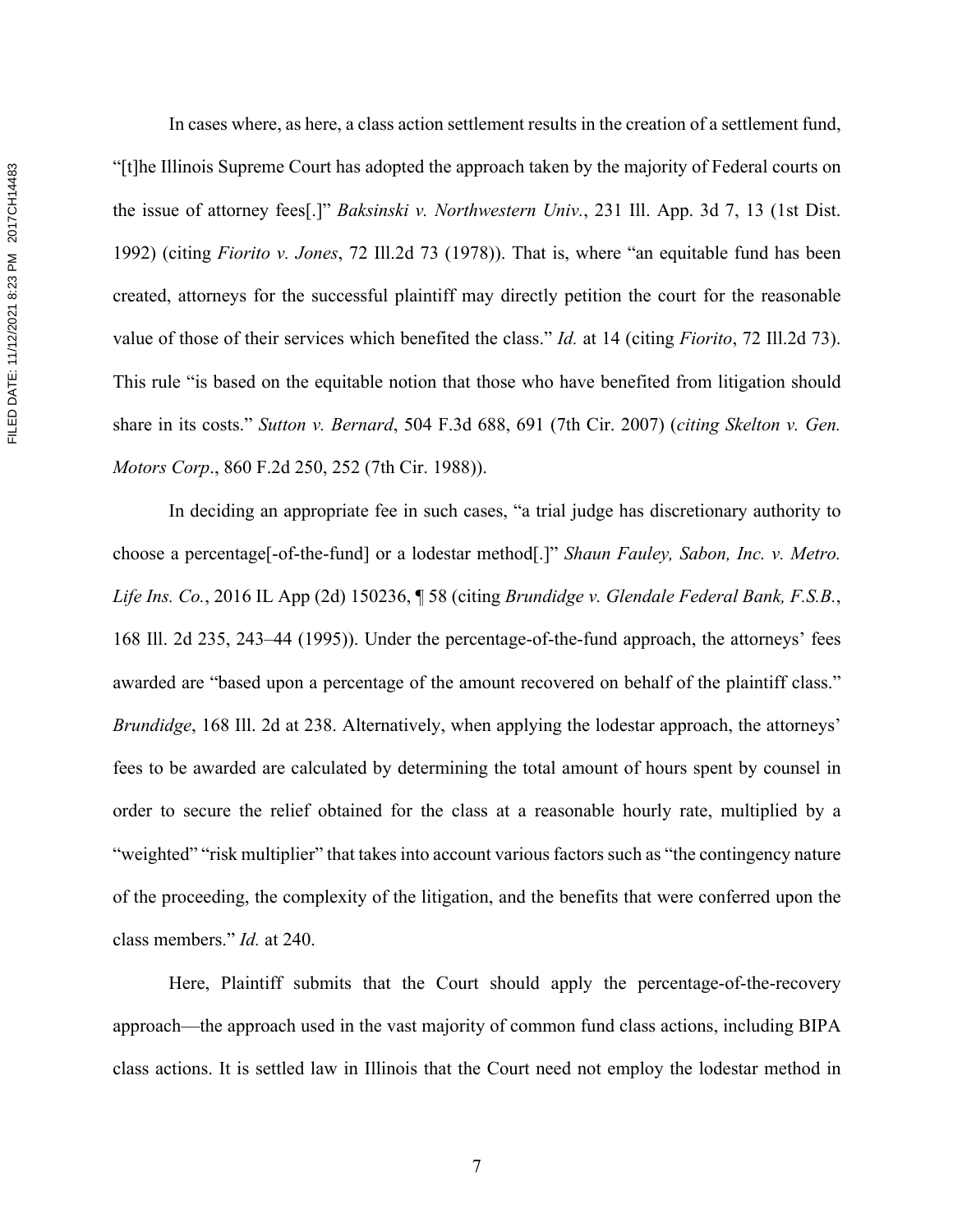assessing a fee petition. *Sabon, Inc.*, 2016 IL App (2d) 150236, ¶ 59. This is because the lodestar method is disfavored, as it not only adds needless work for the Court and its staff, $3$  it misaligns the interests of Class Counsel and the Settlement Class Members. 5 Newberg on Class Actions § 15:65 (5th ed.) ("Under the percentage method, counsel have an interest in generating as large a recovery for the class as possible, as their fee increases with the class's take. By contrast, when class counsel's fee is set by an hourly rate, the lawyers have an incentive to run up as many hours as possible in the litigation so as to ensure a hefty fee, even if the additional hours are not serving the clients' interests in any way").

The lodestar method has been long criticized by Illinois courts as "increas[ing] the workload of an already overtaxed judicial system . . . creat[ing] a sense of mathematical precision that is unwarranted in terms of the realities of the practice of law  $\dots$  lefading to abuses such as lawyers billing excessive hours ... not provid[ing] the trial court with enough flexibility to reward or deter lawyers so that desirable objectives will be fostered . . . [and being] confusing and unpredictable in its administration." *Ryan v. City of Chicago,* 274 Ill. App. 3d 913, 923 (1st Dist. 1995).

Conversely, the use of the percentage-of-the-recovery approach in common fund class settlements flows from, and is supported by, the fact that the percentage-of-the-fund approach promotes early resolution of the matter, as it disincentivizes protracted litigation driven solely by counsel's efforts to increase their lodestar. *Brundidge*, 168 Ill.2d at 242. For this reason, a percentage-of-the-fund method best aligns the interests of the class and its counsel, as class counsel are encouraged to seek the greatest amount of relief possible for the class rather than simply seeking the greatest possible amount of attorney time regardless of the ultimate recovery obtained

<sup>&</sup>lt;sup>3</sup> See Langendorf v. Irving Trust Co., 244 Ill. App. 3d 70, 80 (1st Dist. 1992), abrogated on other grounds by 168 Ill. 2d 235.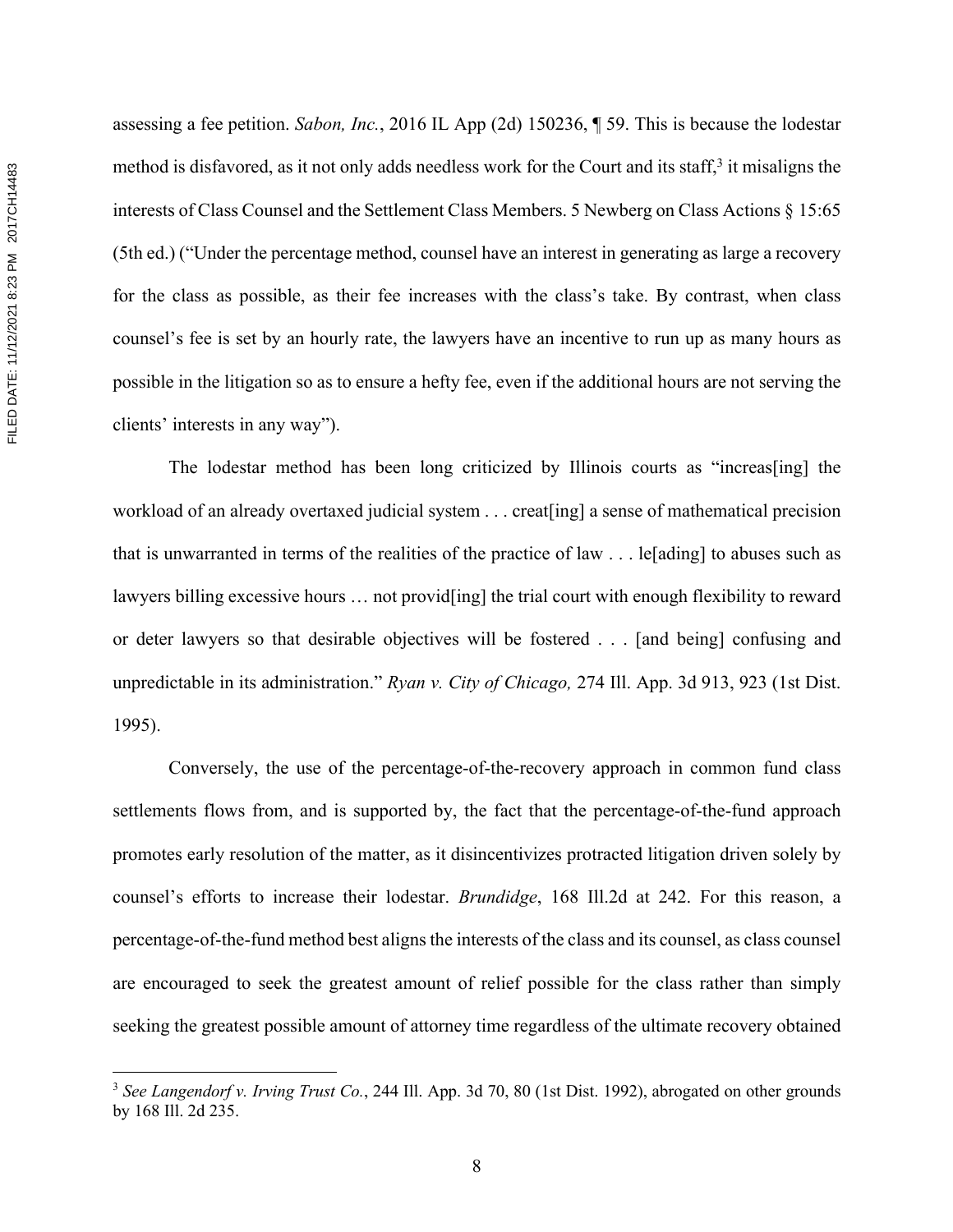for the class. Applying a percentage-of-the-recovery approach is also generally more appropriate in cases like this one because it best reflects the fair market price for the legal services provided by the class counsel. *See Ryan*, 274 Ill. App. 3d at 923 (noting that "a percentage fee was the best determinant of the reasonable value of services rendered by counsel in common fund cases") (citing *Court Awarded Attorney Fees, Report of the Third Circuit Task Force*, 108 F.R.D. 237, 255–56 (3d. Cir. 1985); *Sutton*, 504 F.3d at 693 (directing district court on remand to consult the market for legal services so as to arrive at a reasonable percentage of the common fund recovered). This approach also accurately reflects the contingent nature of the fees negotiated between Class Counsel and Plaintiff, who agreed *ex ante* that up to 40% of any settlement fund plus reimbursement of costs and expenses would represent a fair award of attorneys' fees from a fund recovered for the Class. (Bormes Decl., ¶ 11); *see also In re Capital One Tel. Consumer Prot. Act Litig.*, 80 F. Supp. 3d 781, 795 (N.D. Ill. 2015) (applying the percentage-of-the-recovery approach and noting that class members would typically negotiate fee arrangement based on percentage method rather than lodestar).

Class Counsel are not aware of any BIPA class action settlements involving a monetary common settlement fund where a court relied on the lodestar method to determine attorneys' fees. In fact, to Class Counsel's knowledge, the percentage-of-the-recovery method has been used to determine a reasonable fee award in every BIPA class action settlement in the Circuit Court of Cook County (where the majority of BIPA class actions are pending) where the defendant – as here – created a monetary common fund. *See, e.g., Sekura v. L.A. Tan Enters., Inc.*, No. 2015-CH-16694 (Cir. Ct. Cook Cnty., Ill. Dec. 1, 2016); *Zepeda v. Kimpton Hotel & Rest.*, No. 2018-CH-02140 (Cir. Ct. Cook Cnty., Ill. Dec. 5, 2018); *Taylor v. Sunrise Senior Living Mgmt., Inc.*, No. 2017-CH-15152 (Cir. Ct. Cook Cnty., Ill. Feb. 14, 2018); *Svagdis v. Alro Steel Corp.*, No. 2017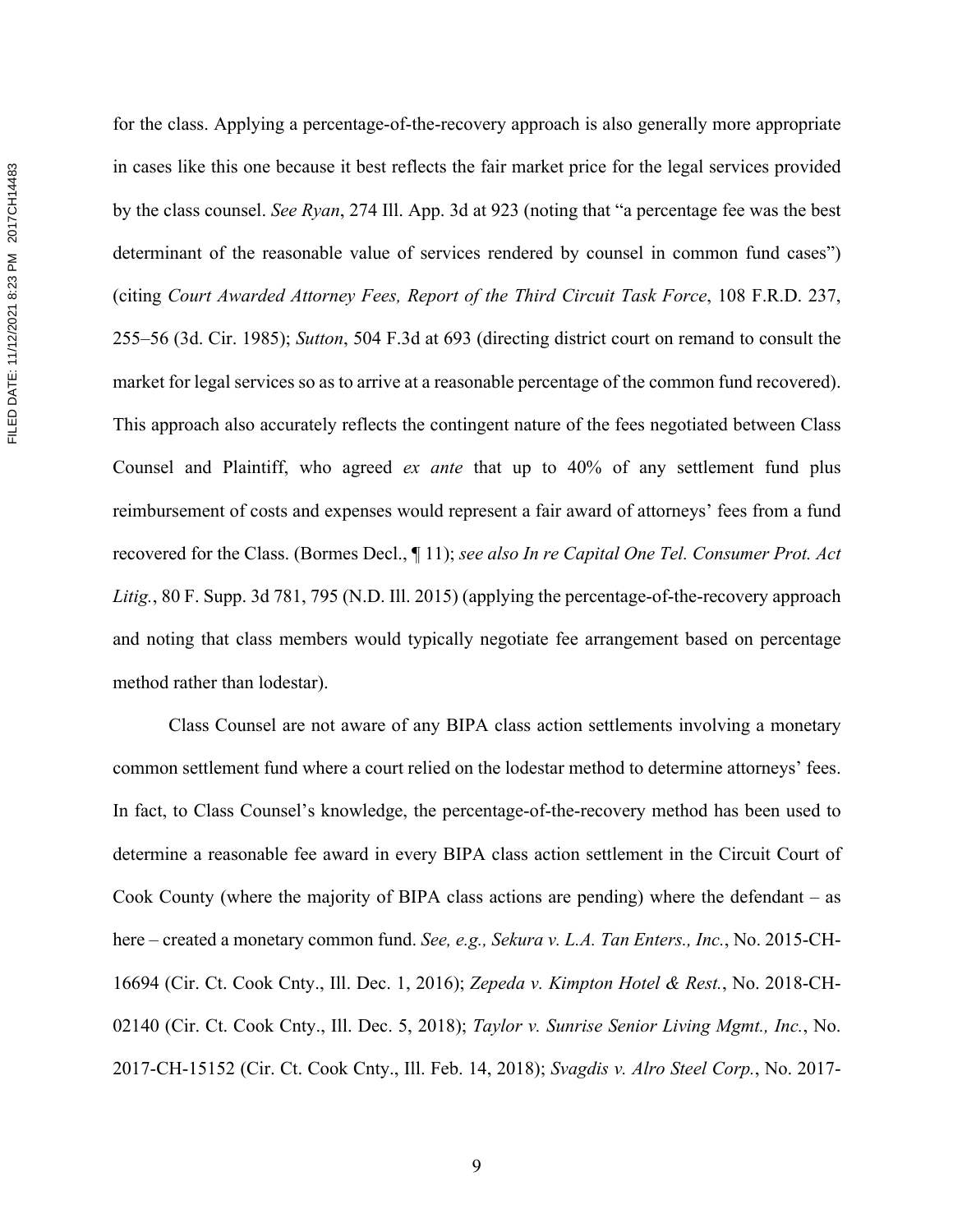CH-12566 (Cir. Ct. Cook Cnty., Ill.); *Williams v. Swissport USA, Inc.*, No. 2019-CH-00973 (Cir. Ct. Cook Cnty., Ill.); *Collier, et. al. v. Pete's Fresh Market 2526 Corporation, et. al.*, No. 2019- CH-05125 (Cir. Ct. Cook Cty., Ill. Dec. 8, 2020); *Glynn v. eDriving, LLC, 2019-CH-08517* (Cir. Ct. Cook Cnty., Ill. Dec. 14, 2020); *Kusinski v. ADP, LLC, 2017-CH-12364* (Cir. Ct. Cook Cnty., Ill. Feb. 10, 2021); *Draland v. Timeclock Plus, LLC, No. 2019-CH-12769* (Cir. Ct. Cook Cnty., Ill. Apr. 8, 2021); *Rogers v. CSX Intermodal Terminal, Inc.*, No. 19-CH-04168 (Cir. Ct. Cook Cnty., Ill. May 13, 2021); *Freeman-McKee v. Alliance Ground Int'l, LLC,* 2017-CH-13636 (Cir. Ct. Cook County, Ill. June 15, 2021) (Demacopoulos, J.); *Salkauskaite v. Sephora USA, Inc.*, 2018- CH-14379 (Cir. Ct. Cook County, Ill. June 23, 2021); *Gonzalez v. Silva Int'l, Inc.*, 2020-CH-03514 (Cir. Ct. Cook County, Ill. June 24, 2021); *Williams v. Inpax Shipping Solutions, Inc.*, 2018-CH-02307 (Cir. Ct. Cook County, Ill. Sept. 1, 2021); *Roberts v. Paramount Staffing, Inc.*, 2017-CH-15522 (Cir. Ct. Cook County, Ill. Sept. 3, 2021); *Roberts v. Paychex, Inc.*, 2019-CH-00205 (Cir. Ct. Cook County, Ill. Sept 10, 2021).

Accordingly, the Court should adopt and apply the percentage-of-the-recovery approach here. Under this approach, as set forth more fully below, Class Counsel's requested attorneys' fees are eminently reasonable.

## **B. Class Counsel's Requested Fees Are Reasonable Under The Percentage-Of-The-Fund Method Of Calculating Attorneys' Fees.**

When assessing a fee request under the percentage-of-the-recovery method, courts often consider the magnitude of the recovery achieved for the Settlement Class Members and the risk of non-payment in bringing the litigation. *See Ryan*, 274 Ill. App. 3d at 924 (affirming district court's attorney fee award due to the contingency risk of pursuing the litigation, and the "hard cash benefit" obtained). As set forth below, this Settlement provides excellent relief for the Settlement Class Members and in the context of such an excellent result, and weighed against the risk of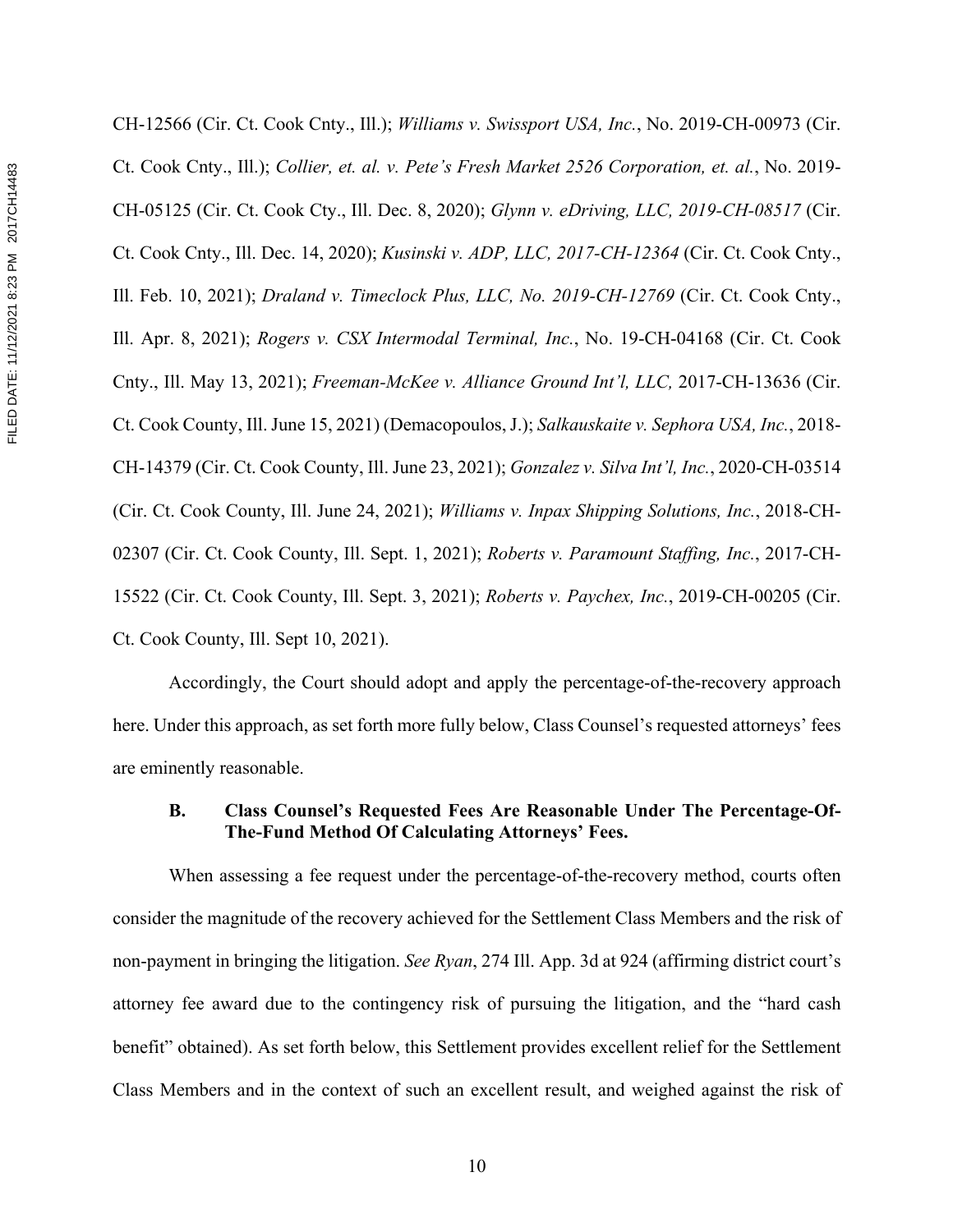continuing, protracted litigation, Class Counsel's fee request is fair.

*1. The requested attorneys' fees amount to 40% of the Settlement Fund—a percentage within the range found reasonable in similar cases.* 

The requested fee award of \$427,320.00 represents 40% of the Settlement Fund. This percentage is within the range of attorneys' fee awards that courts, including numerous judges within the Circuit Court of Cook County, have found reasonable in other class action settlements. In fact, a 40% fee award was recently awarded in numerous separate BIPA class action settlements in the Circuit Court of Cook County. *See, e.g., Zepeda*, No. 18-CH-02140 (Cir. Ct. Cook Cnty. 2018) (attorneys' fee award of 40% of settlement fund in BIPA class settlement); *Svagdis*, No. 17- CH-12566 (Cir. Ct. Cook Cnty., Ill., 2018) (same); *Zhirovetskiy,* No. 17-CH-09323 (Cir. Ct. Cook Cnty., Ill., 2019) (same); *McGee v. LSC Commc's*, 17-CH-12818 (Cir. Ct. Cook Cnty., Ill. 2019) (same); *Smith v. Pineapple Hospitality Grp.*, No. 18-CH-06589 (Cir. Ct. Cook Cnty., Ill. 2020) (same); *Prelipceanu v. Jumio Corp.*, No. 18-CH-15883 (Cir. Ct. Cook Cnty. Ill. 2020) (same); *Freeman-McKee v. Alliance Ground Int'l, LLC*, No. 17-CH-13636 (Cir. Ct. Cook Cnty., Ill. 2021) (Demacopoulos, J.) (same); *Knobloch v. ABC Financial Services, LLC et al.*, No. 17-CH-12266 (Cir. Ct. Cook Cnty., Ill. 2021); *see also, e.g., Willis v. iHeartMedia Inc.*, No. 16-CH-02455, August 11, 2016 Final Judgment and Order of Dismissal, at 5 (awarding attorneys' fees and costs of 40% of an \$8,500,000 common fund in a TCPA class settlement); *Retsky Family Ltd. P'ship v. Price Waterhouse LLP,* No. 97-cv-7694, 2001 WL 1568856, at \*4 (N.D. Ill. Dec. 10, 2001) (noting that a "customary contingency fee" ranges "from 33 1/3% to 40% of the amount recovered") (citing *Kirchoff v. Flynn*, 786 F.2d 320, 324 (7th Cir. 1986)); *Meyenburg v. Exxon Mobil Corp.,*  No. 05-cv-15, 2006 WL 2191422, at \*2 (S.D. Ill. July 31, 2006) ("33 1/3% to 40% (plus the cost of litigation) is the standard contingent fee percentages in this legal marketplace for comparable commercial litigation"); Herbert Newberg & Alba Conte, Newberg on Class Actions  $\S$  15.83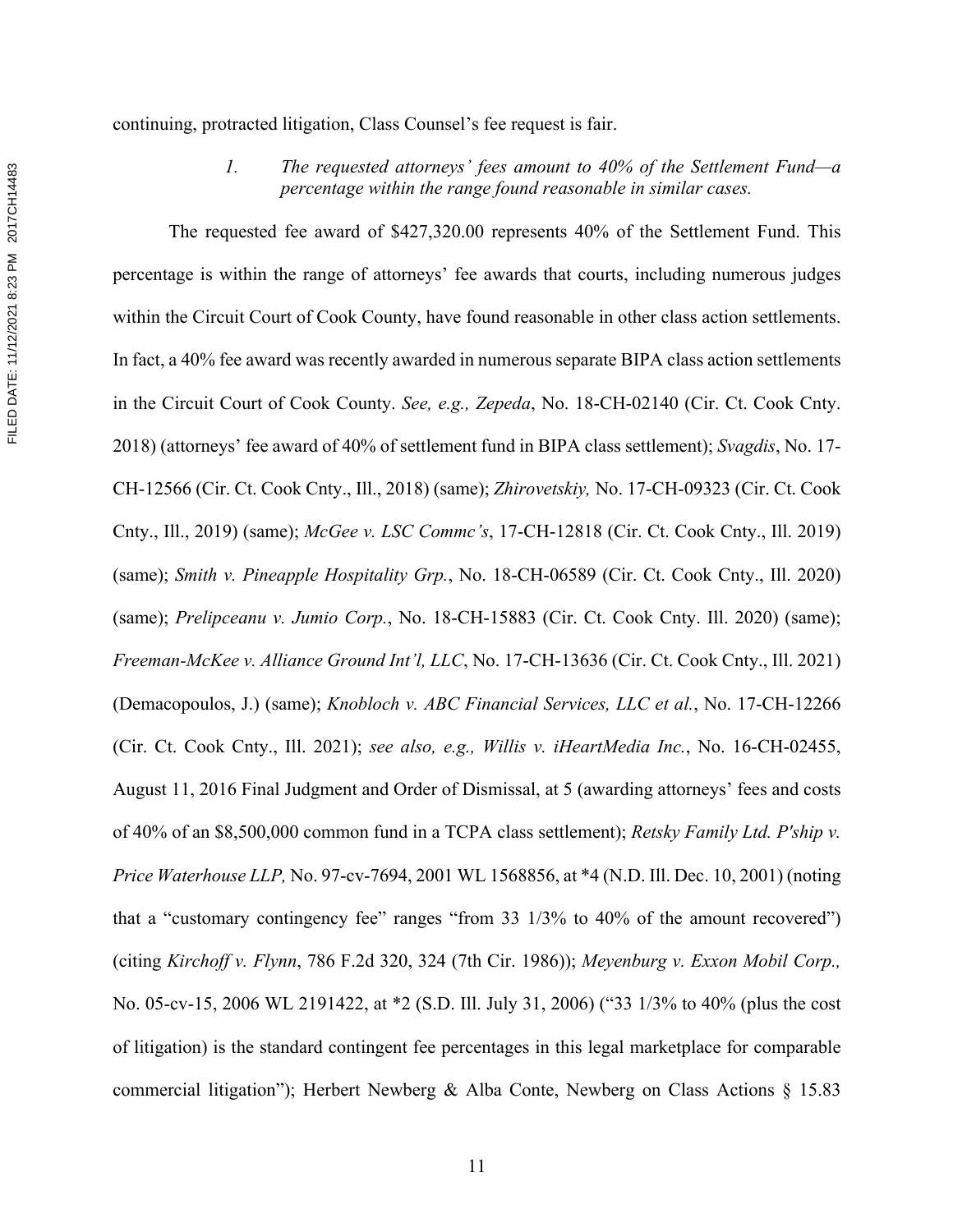(William B. Rubenstein ed.; 5th ed.) (noting that fifty percent of the fund appears to be an approximate upper limit on fees and expenses). Thus, Plaintiff's request of 40% of the Settlement Fund is reasonable considering the fees recently approved by courts in this Circuit, including this Court, in BIPA class action settlements.

# *2. The requested percentage of attorneys' fees is appropriate given the significant risks involved in continued litigation.*

The Settlement in this case, which has now been pending for four years, represents an excellent result for the Settlement Class given that Defendant has expressed a firm denial of Plaintiff's material allegations and demonstrated the intent to raise several defenses, including that Plaintiff's claims are preempted by the Illinois Workers' Compensation Act, that Plaintiff waived BIPA's protections by providing her biometric data, and that Plaintiff's and a significant number of the Settlement Class Members' claims are barred by the applicable statute of limitations. Any of these defenses, if successful, would likely result in Plaintiff and the proposed Settlement Class Members receiving no payment whatsoever.

The Illinois Supreme Court recently agreed to review the First District Appellate Court's *McDonald* decision, 2020 IL App (1st) 192398, which rejected Defendant's argument here that Plaintiff's and the Class Members' BIPA claims are preempted by the Illinois Workers' Compensation Act. If the Supreme Court were to reverse the First District, Plaintiff and the Class Members would likely be unable to recover any statutory damages under BIPA. And while in *Tims v. Black Horse Carriers, Inc.,* 2021 IL App (1st) 200563, the First District Appellate Court confirmed that several BIPA subsections are subject to a five-year limitations period, the defendant-appellant recently filed a petition for leave to appeal with the Supreme Court. If the Supreme Court were to overrule the First District's decision in *Tims*, Plaintiff and many of the Settlement Class Members could recover nothing.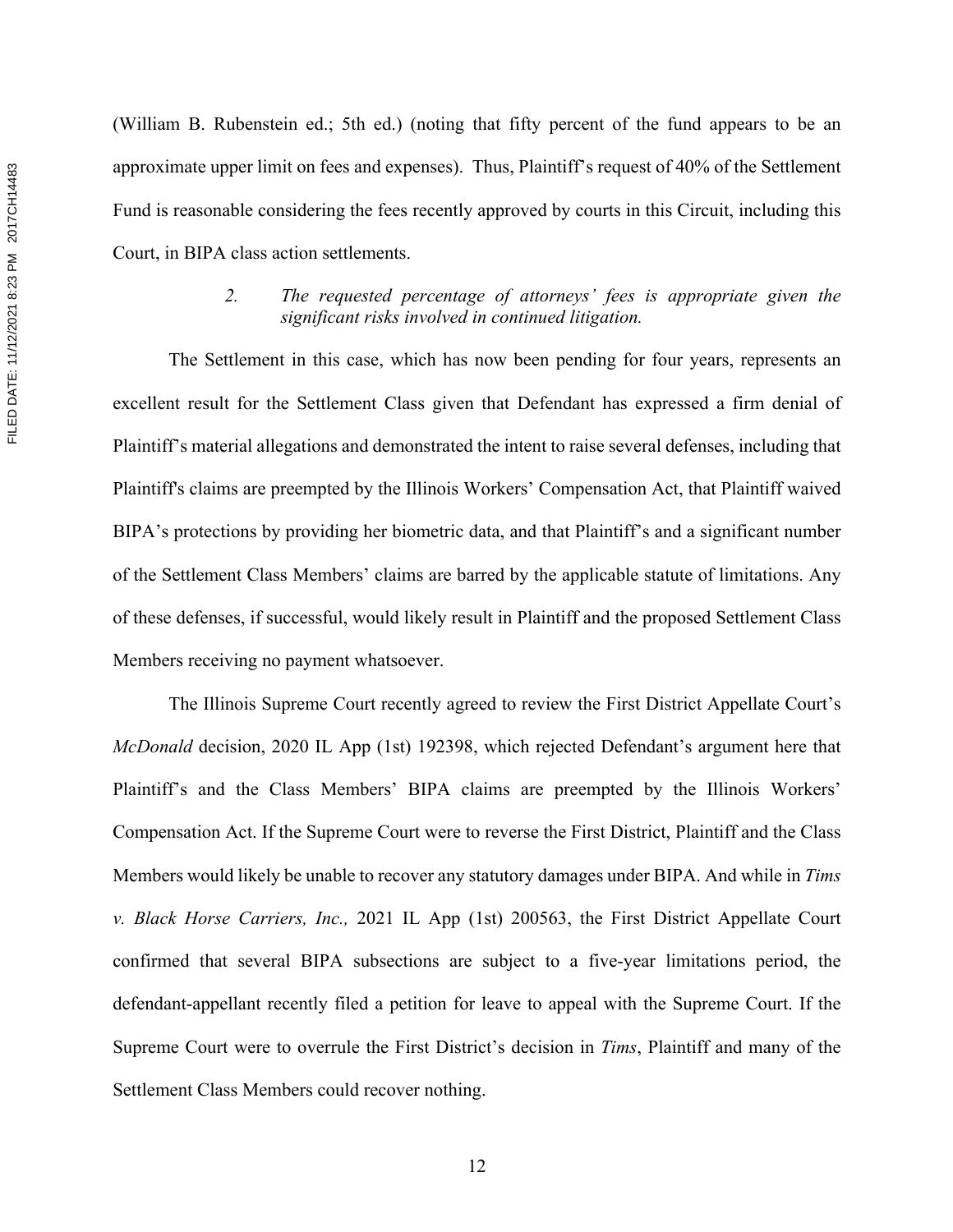Even absent the risk posed to Plaintiff's and the Settlement Class Members' claims by the pending *Tims* and *McDonald* appeals, this Settlement obviates the need for the time, expense, and motion practice required to resolve Plaintiff's individual claims as well as the significant resources that would be expended through targeted class discovery and adversarial class certification briefing.

In the face of these obstacles and unknowns, Class Counsel succeeded in negotiating and securing a settlement on behalf of Settlement Class defined according to a five-year statute of limitations, which creates a \$1,068,300.00 Settlement Fund and provides valid claimants with the ability to receive what will likely be an amount greater than their expected statutory damages under BIPA. Thus, the Settlement's estimated provision of approximately \$1,500.00 to each valid claimant now, as opposed to years from now, or perhaps never, represents a truly extraordinary result.

# *3. The substantial monetary and non-monetary relief obtained on behalf of the Settlement Class Members further justify the requested percentage of attorneys' fees.*

Despite the significant risks inherent in any litigation, and the particular risks presented in this litigation as discussed above, Class Counsel were able to obtain an outstanding result for the Settlement Class. As stated above, the Settlement Agreement provides for the creation of a \$1,068,300.00 Settlement Fund, which will be split equally among valid claimants after Courtapproved fees and costs. Although the Claims Deadline is not for another six weeks, the size of the Settlement Fund makes it very likely that Class Members who file valid claims will receive an amount well in excess of \$1,000, the statutory damages applicable to a negligent BIPA violation.

In addition to the monetary compensation that Class Counsel have obtained for the Settlement Class Members, the Settlement also provides for valuable prospective relief. Under the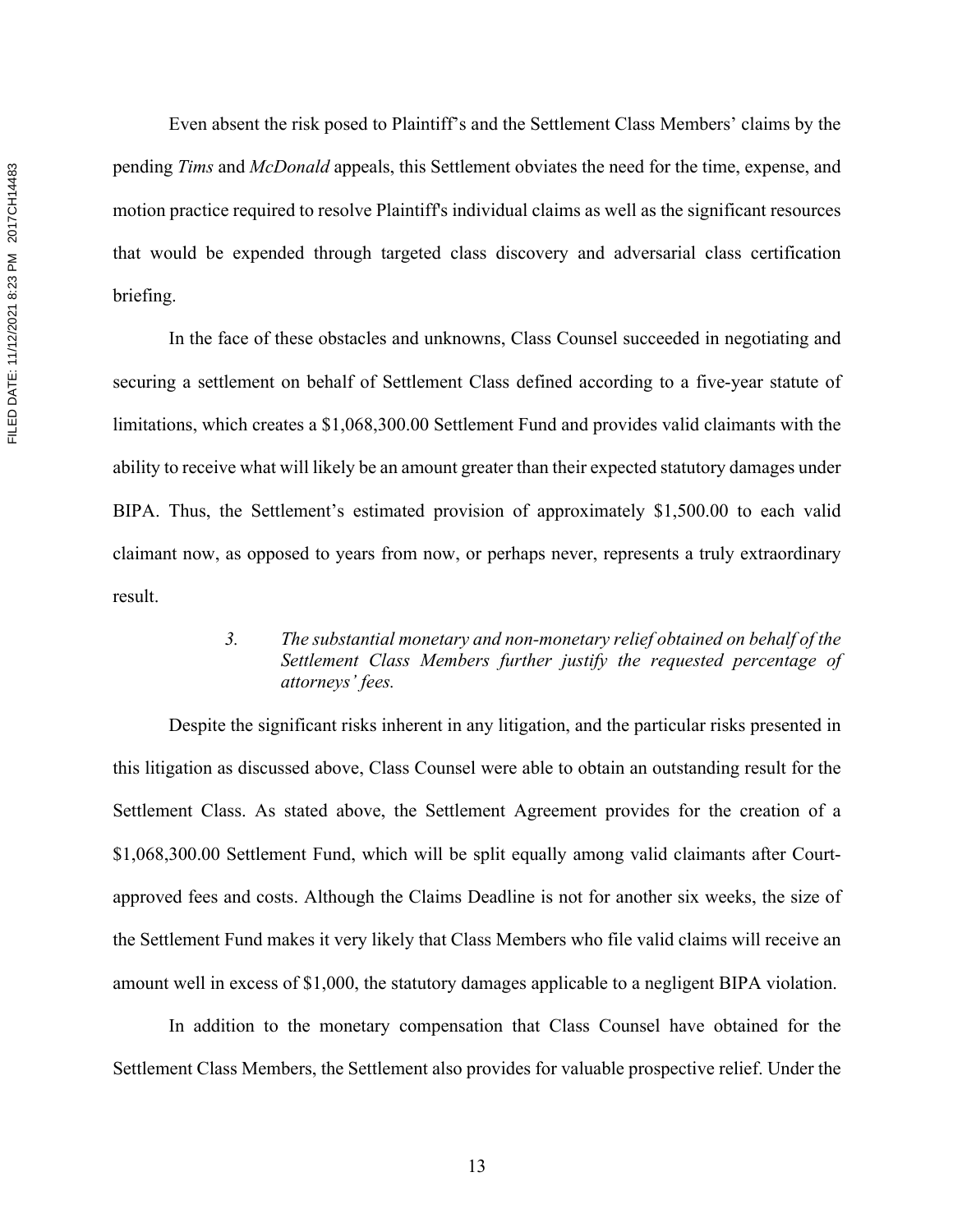terms of the Settlement Agreement negotiated by Class Counsel, Defendant represents that it agrees to comply or remain compliant with all BIPA requirements going forward, including BIPA's consent and retention policy requirements. (Agreement, ¶ 72).

This non-monetary relief obtained by Class Counsel further justifies the reasonableness of the attorneys' fees being sought here. *See Spano v. Boeing Co.*, No. 06-cv-743, 2016 WL 3791123, at \*1 (S.D. Ill. Mar. 31, 2016) ("A court must also consider the overall benefit to the Class, including non-monetary benefits, when evaluating the fee request. . . . This is important so as to encourage attorneys to obtain meaningful affirmative relief") (citing *Beesley v. Int'l Paper Co.*, No. 06-cv-703, 2014 U.S. Dist. LEXIS 12037, at \*5 (S.D. Ill. Jan 31, 2014)); Manual for Complex Litigation, Fourth, § 21.71, at 337 (2004)); *see also Hall v. Cole*, 412 U.S. 1, 5 n.7 (1973) (awarding attorneys' fees when relief is obtained for the class "must logically extend, not only to litigation that confers a monetary benefit to others, but also litigation which corrects or prevents an abuse which would be prejudicial to the rights and interests of those others.").

Given the significant monetary compensation obtained for the Settlement Class Members and the prospective relief, an attorneys' fee award of 40% of the Settlement Fund plus expenses is reasonable and fair compensation—particularly, as discussed above, in light of the uncertainty and fluid nature of the relevant law, the "substantial risk in prosecuting this case under a contingency fee agreement" and the "defenses asserted by [Defendant]." *Sabon, Inc.*, 2016 IL App (2d) 150236, ¶ 59.4

<sup>&</sup>lt;sup>4</sup> To the extent this Court nonetheless has any concerns as to the application of the percentage-of-the-fund approach in awarding attorneys' fees and wishes to conduct a lodestar analysis, Class Counsel will submit their respective lodestars.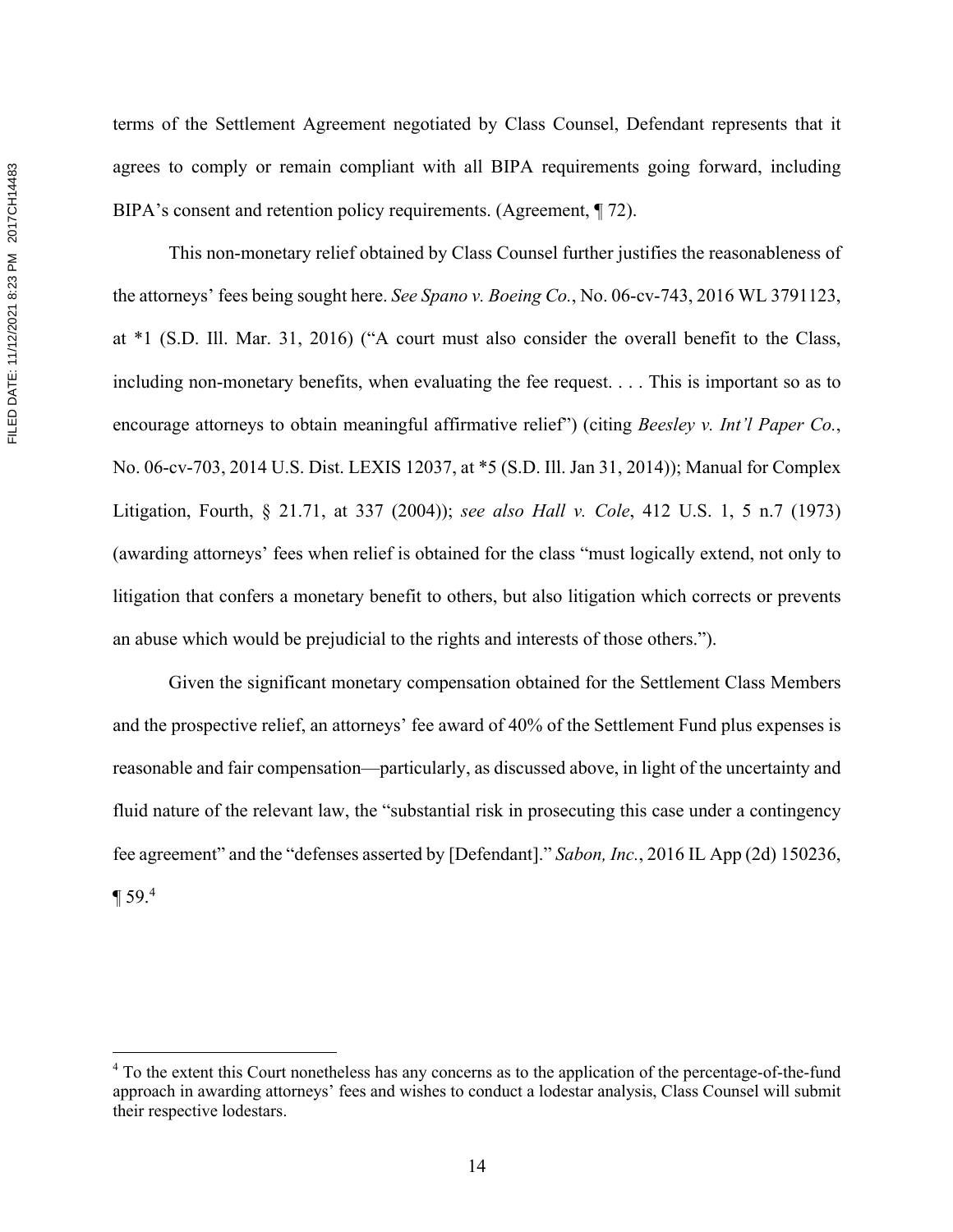# **C. The Court Should Also Award Class Counsel's Requested Reimbursable Litigation Expenses.**

Class Counsel have expended \$4,300.00 in reimbursable expenses related to filing fees, mediation fees, copying, and case administration. (Declaration of Kasif Khowaja, attached as Exhibit 2, ¶ 7; Declaration of James X. Bormes, attached as Exhibit 3, ¶ 10). Courts regularly award reimbursement of the expenses counsel incurred in prosecuting the litigation. *See, e.g., Kaplan v. Houlihan Smith & Co.,* No. 12 C 5134, 2014 WL 2808801, at \*4 (N.D. Ill. June 20, 2014) (awarding expenses "for which a paying client would reimburse its lawyer"); *Spicer v. Chicago Bd. Options Exch., Inc.*, 844 F. Supp. 1226, 1256 (N.D. Ill. 1993) (detailing and awarding expenses incurred during litigation). Therefore, Class Counsel request the Court approve as reasonable the incurred expenses, a request which Defendant does not oppose. Accordingly, this Court should award a total fee and expense award to Class Counsel of \$431,620.00.

# **D. The Agreed-Upon Incentive Award For Plaintiff Is Reasonable And Should Be Approved.**

The requested \$12,500.00 Incentive Award is reasonable compared to other incentive awards granted to class representatives in similar class actions. Because a named plaintiff is essential to any class action, "[i]ncentive awards are justified when necessary to induce individuals to become named representatives." *Spano*, 2016 WL 3791123, at \*4 (approving incentive awards of \$25,000 and \$10,000 for class representatives) (internal citation omitted); *GMAC Mortg. Corp. of Pa. v. Stapleton*, 236 Ill. App. 3d 486, 497 (1st Dist. 1992) (noting that incentive awards "are not atypical in class action cases . . . and serve to encourage the filing of class actions suits.").

Here, Plaintiff's efforts and participation in prosecuting this four-year-old case justify the \$12,500.00 Incentive Award sought. Even though no award of any sort was promised to Plaintiff prior to the commencement of the litigation or any time thereafter, Plaintiff nonetheless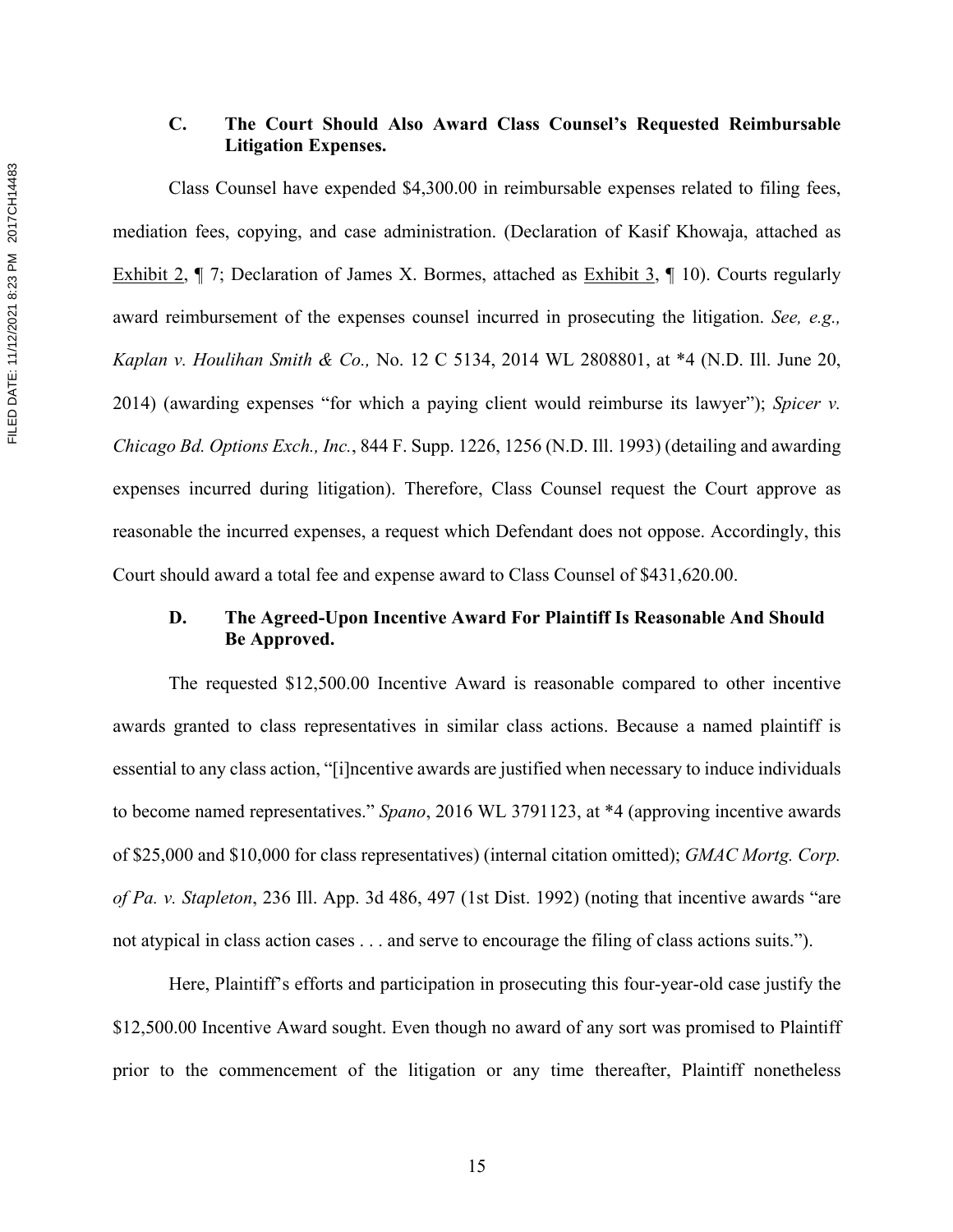contributed her time and effort in pursuing her own BIPA claim, as well as in serving as a representative on behalf of the Settlement Class Members—exhibiting a willingness to participate and undertake the responsibilities and risks attendant with bringing a representative action. (Bormes Decl., ¶¶ 11-15).

Plaintiff participated in the initial investigation of her claim and provided documents and information to Class Counsel to aid in preparing the initial pleadings, reviewed the pleadings prior to filing, consulted with Class Counsel on numerous occasions, and provided feedback on a number of other filings including, most importantly, the Settlement Agreement. (*Id*.)*.*

Further, agreeing to serve as the Class Representative meant that Plaintiff publicly placed her name on this suit and opened herself to "scrutiny and attention" which, in and of itself, "is certainly worthy of some type of remuneration," particularly in the context of a lawsuit against an employer. *See Schulte v. Fifth Third Bank*, 805 F. Supp. 2d 560, 600–01 (N.D. Ill. 2011). Were it not for Plaintiff's willingness to pursue this action on a class-wide basis, her efforts and contributions to the litigation by assisting Class Counsel with their investigation and prosecution of this suit, and her continued participation and monitoring of the case up through settlement, the substantial benefit to the Settlement Class Members afforded under the Settlement Agreement would simply not exist. (Bormes Decl., ¶ 14).

The \$12,500.00 Incentive Award requested for Plaintiff is well in line with the average incentive award granted in class actions. Indeed, numerous courts that have granted final approval in BIPA class action settlements have awarded the same incentive payment sought here. *See, e.g., Rogers*, 19-CH-04168, May 13, 2021 Final Order and Judgment, ¶ 21 (Cir. Ct. Cook Cnty., Ill.) (Walker, J.) (awarding \$15,000 incentive award in BIPA class action settlement); *Seal v. RCN Telecom Services, LLC*, No. 2016-CH-07033, February 24, 2017 Final Order and Judgment, ¶ 20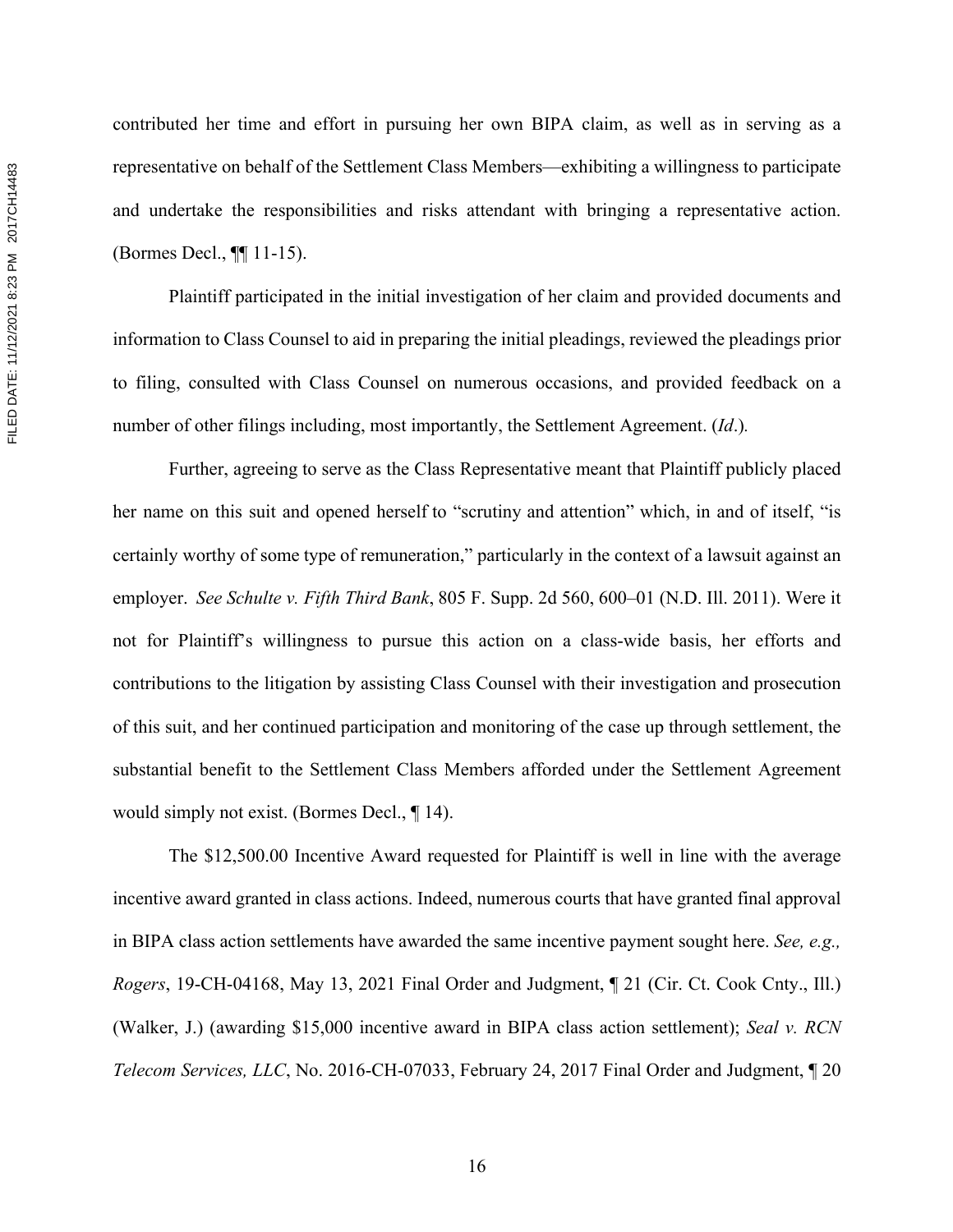(Cir. Ct. Cook Cnty., Ill.) (awarding \$20,000 in incentive award payments); *Gonzalez v. Silva Int'l, Inc.*, No. 2020-CH-03514, June 24, 2021 Final Order and Judgment, ¶ 19 (awarding \$10,000 incentive award in BIPA class action) (Conlon, J.); *Craftwood Lumber Co. v. Interline Brands, Inc.*, No. 11-cv-4462, 2015 WL 1399367, at \*6 (N.D. Ill. Mar. 23, 2015) (awarding \$25,000 incentive award); *see also* Theodore Eisenberg & Geoffrey P. Miller, *Incentive Awards to Class Action Plaintiffs: An Empirical Study*, 53 UCLA L. Rev. 1303, 1348 (2006) (finding that "[t]he average award per class representative was \$15,992").

Compensating Plaintiff for the risks and efforts she undertook to benefit the Settlement Class Members is reasonable under the circumstances of this case, especially in light of the exceptional results obtained. As shown above, courts have regularly approved incentive awards in similar class action litigation similar to or in excess of the agreed-upon \$12,500.00 Incentive Award here. Moreover, no objection to the Incentive Award has been raised to date. Accordingly, an Incentive Award of \$12,500.00 to Plaintiff is reasonable, justified by Plaintiff's time and effort in this case, and should be approved.

### **V. CONCLUSION**

For the foregoing reasons, Plaintiff and Class Counsel respectfully request that the Court enter an Order: (1) approving an award of attorneys' fees and expenses of \$431,620.00; and (ii) approving an Incentive Award in the amount of \$12,500.00 to Plaintiff in recognition of her significant efforts on behalf of the Settlement Class Members.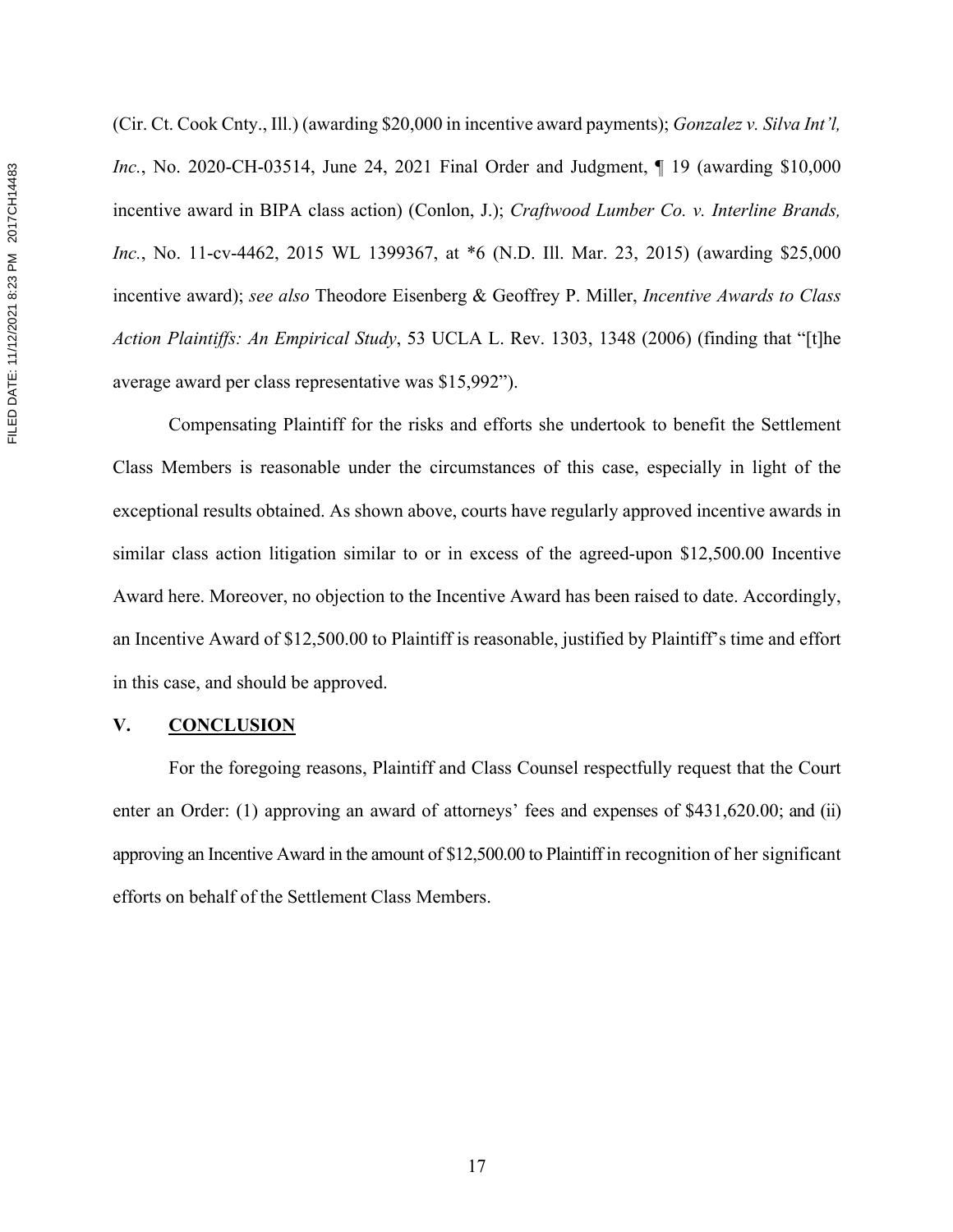Dated: November 12, 2021 Respectfully submitted,

ROBIN RAPAI, individually and on behalf of all others similarly situated

By: /s/ Timothy P. Kingsbury *One of Plaintiff's Attorneys*

Myles McGuire Evan M. Meyers Timothy P. Kingsbury MCGUIRE LAW, P.C. (Firm ID: 56618) 55 West Wacker Drive, 9th Fl. Chicago, Illinois 60601 mmcguire@mcgpc.com emeyers@mcpgpc.com tkingsbury@mcgpc.com Tel: (312) 893-7002

Kasif Khowaja THE KHOWAJA LAW FIRM, LLC (Firm ID: 58402) 8 S. Michigan Ave., 26th Fl. Chicago, IL 60603 kasif@khowajalaw.com Tel: (312) 356-3200

James X. Bormes LAW OFFICE OF JAMES X. BORMES, P.C. (Firm ID: 33422) 8 S. Michigan Ave., Suite 2600 Chicago, IL 60603 jxbormes@bormeslaw.com Tel: (312) 201-0575

*Counsel for Plaintiff and Class Counsel*